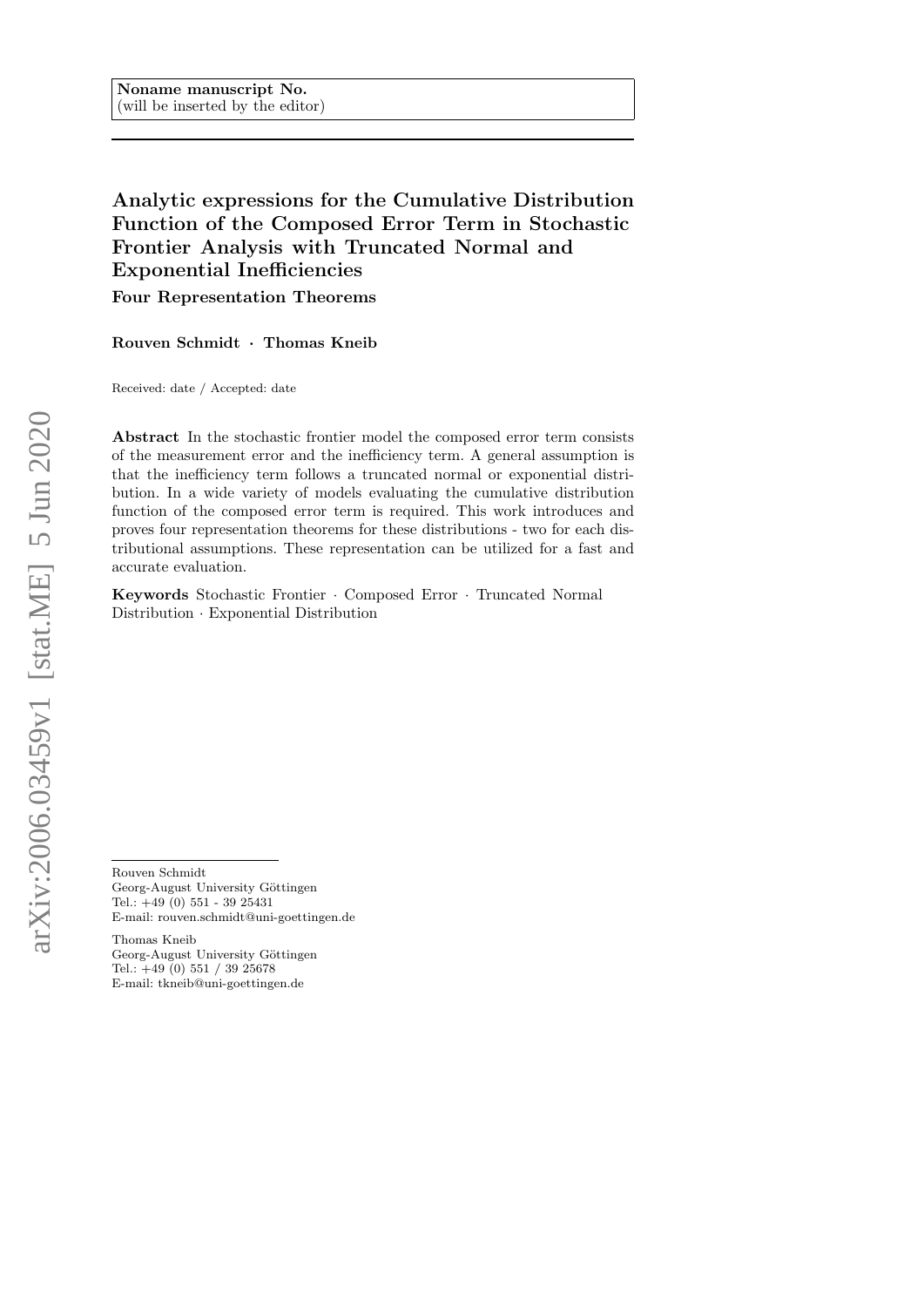## 1 Introduction

In the stochastic frontier model, the composed error term consists of the measurement error  $v \sim N(0, \sigma_v^2)$  and the inefficiency term u. The inefficiency u is assumed to be greater or equal to zero and random. Thus a random variable with a positive support is facilitated to model  $u$ . If one assumes independence of  $v$  and  $u$ , the composed error for production inefficiency is defined as  $\epsilon = v - u$ . The cumulative distribution function (cdf) of  $\epsilon$  is specified as:

$$
F_{\epsilon}(\kappa) = \int_{-\infty}^{\kappa} f_{\epsilon}(t) dt.
$$

The cost inefficiency composed error term is defined as  $\epsilon^* = v + u$ . Thus the cdf of  $\epsilon^*$  can be written as:  $F_{\epsilon^*}(\kappa) = 1 - F_{\epsilon}(-\kappa)^{-1}$  $F_{\epsilon^*}(\kappa) = 1 - F_{\epsilon}(-\kappa)^{-1}$  $F_{\epsilon^*}(\kappa) = 1 - F_{\epsilon}(-\kappa)^{-1}$ . [Meesters](#page-17-0) [\(2014\)](#page-17-0) notes that common assumptions for the distribution of the inefficiency terms are the truncated (below zero) normal , exponential and half-normal distribution. If u is assumed to follow a truncated (below zero) normal distribution, i.e.  $u \sim TN(\mu, \sigma_u, 0, \infty)$ , then the probability density function(pdf) of  $\epsilon$  is derived by [Kumbhakar et al.](#page-17-1) [\(2015\)](#page-17-1) as:

<span id="page-1-1"></span>
$$
f_{\epsilon}(\epsilon) = \frac{1}{\sqrt{\sigma_v^2 + \sigma_u^2} \Phi(\frac{\mu}{\sigma_u})} \phi \left( \frac{\epsilon + \mu}{\sqrt{\sigma_v^2 + \sigma_u^2}} \right) \Phi \left( \frac{\mu \sigma_v^2 - \epsilon \sigma_u^2}{\sqrt{\sigma_v^2 + \sigma_u^2} \sigma_v \sigma_u} \right)
$$
(1)

with  $\mu \in \mathbb{R}$ ,  $\sigma > 0$ . Further,  $\phi(\cdot)$  and  $\Phi(\cdot)$  are the pdf and cdf of the standard normal distribution respectively. Setting  $\mu = 0$  in the truncated normal distribution yields the half-normal distribution, thus the truncated normal distribution is a generalization of the half-normal distribution. Consequently, the truncated normal distribution is more flexible, with the trade-off of having one additional parameter. It was first introduced by [Stevenson](#page-17-2) [\(1980\)](#page-17-2).

Alternatively assume that the random variable  $u$  follows an exponential distribution, i.e.  $u \sim Exp(\lambda)$  where  $\lambda > 0$ , then the pdf of  $\epsilon$  is given by:

<span id="page-1-2"></span>
$$
f_{\epsilon}(\epsilon) = \lambda \exp\{\lambda \epsilon + \frac{\sigma_v^2 \lambda^2}{2}\} \Phi\left(-\frac{\epsilon}{\sigma_v} - \lambda \sigma_v\right)
$$
 (2)

see [Kumbhakar et al.](#page-17-1) [\(2015\)](#page-17-1). The mode of the distribution is at 0, thus implying the mode of producers to be efficient. This approach to inefficiency modeling was first introduced by [Meeusen and van Den Broeck](#page-17-3) [\(1977\)](#page-17-3).

Recently more and more models are developed, which do not only require the pdf but also the cdf of the random error to estimate the model parameters. Examples are [Genius et al.](#page-17-4)  $(2012)$ , [Lai and Huang](#page-17-5)  $(2013)$ , [Tsay et al.](#page-17-6)  $(2013)$ , [Amsler et al.](#page-17-7) [\(2014\)](#page-17-7), [Tran and Tsionas](#page-17-8) [\(2015\)](#page-17-8) and [Sriboonchitta et al.](#page-17-9) [\(2017\)](#page-17-9). The recent paper by [Amsler et al.](#page-17-10) [\(2019\)](#page-17-10) introduced a representation of the cdf of the composed error term assuming  $u$  follows the half-normal distribution. Before that, one had to rely on numerical integration methods to evaluate  $F_{\epsilon}(\cdot)$ 

<span id="page-1-0"></span> $^{\rm 1}$  The proof is analogous to the one of Theorem  $4$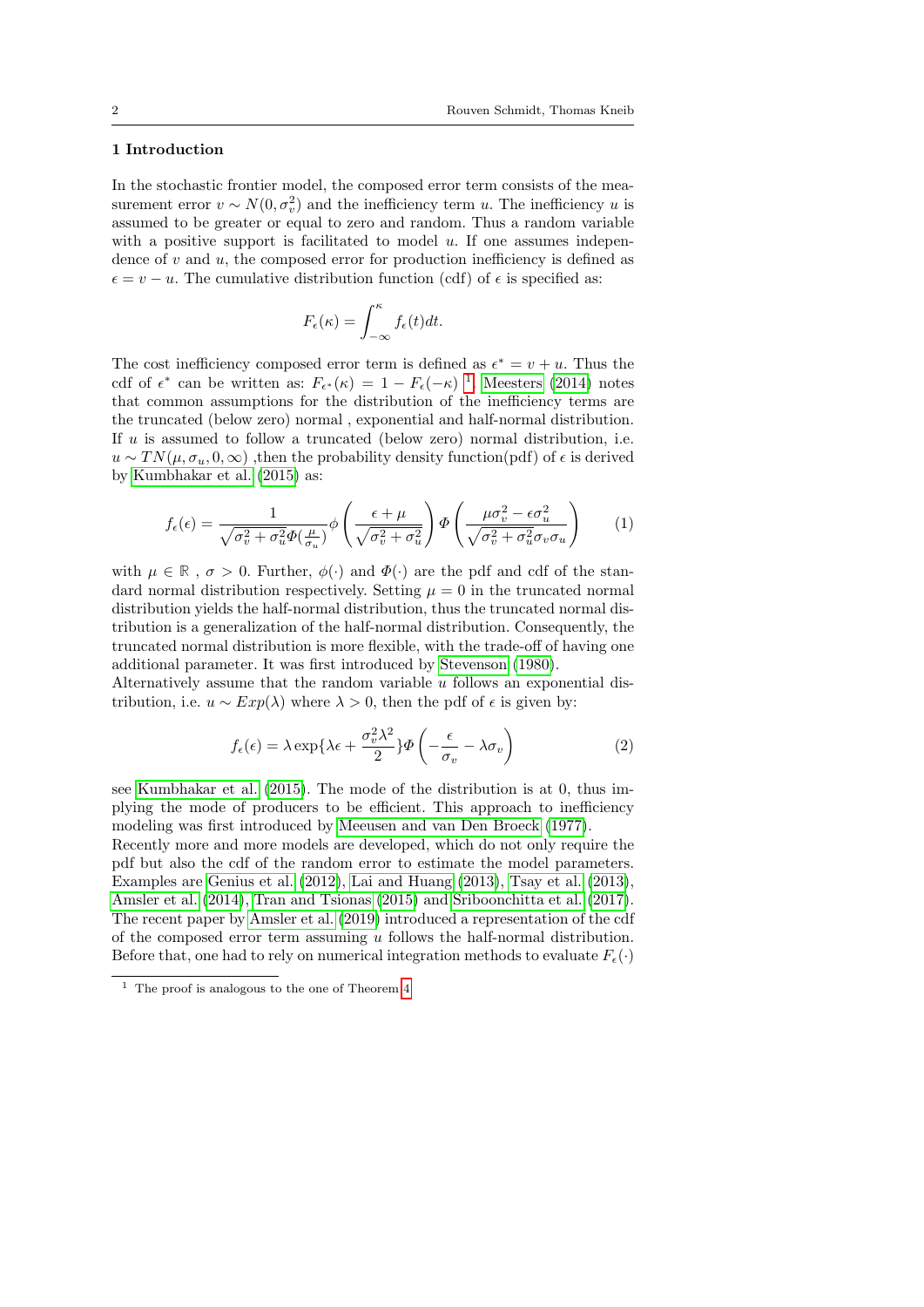[2](#page-2-0) . Utilizing analytical representations of integrals is generally more accurate and yields a faster computation which thus allows for the estimation of more complex models. This work introduces the cdfs of  $\epsilon$  for inefficiency terms u following a truncated normal or exponential distribution. Section [2](#page-2-1) introduces two separate representation theorems for the composed error term involving a truncated normal distribution. In Section [3,](#page-8-0) two theorems are introduced that allow to analytically represent  $F_{\epsilon}(\cdot)$  if u follows and exponential distribution. The proof of all theorems and lemmas are provided. The findings are then validated through simulation in Section [4.](#page-11-0)

#### <span id="page-2-1"></span>2 Truncated Normal Inefficiency Model

In the following section two representations of  $F_{\epsilon}(\cdot)$  with  $u \sim TN(\mu, \sigma_u, 0, \infty)$ are introduced. Further, the proofs are provided. Additionally, information on the limiting behavior is given.

#### 2.1 Representation using Owen's T function

<span id="page-2-2"></span>**Theorem 1** Let  $u \sim TN(\mu, \sigma_u, 0, \infty)$  and  $v \sim N(0, \sigma_v)$  be independent, then it holds that the cdf of  $\epsilon = v - u$  can be represented as:

$$
F_{\epsilon}(\kappa) = \frac{1}{\Phi(\frac{\mu}{\sigma_u})} \left[ \frac{1}{2} \Phi(\varphi(\kappa)) + \frac{1}{2} \Phi(\frac{a}{\sqrt{1+b^2}}) - \frac{1}{2} \mathbb{1}_{(-\infty,0)} \left( \frac{a}{\varphi(\kappa)\sqrt{1+b^2}} \right) \right]
$$

$$
-T\left(\varphi(\kappa), \frac{a+b\varphi(\kappa)}{\varphi(\kappa)}\right) - T\left(\frac{a}{\sqrt{1+b^2}}, \frac{ab+\varphi(\kappa)(1+b^2)}{a}\right) \right]
$$

where  $a = \frac{\mu \sqrt{\sigma_v^2 + \sigma_u^2}}{\sigma_v \sigma_u}$ ,  $b = -\frac{\sigma_u}{\sigma_v}$  and  $\varphi(\kappa) = \frac{t+\mu}{\sqrt{\sigma_v^2 + \sigma_u^2}}$ . Further,  $T(\cdot)$  denotes Owen's T function defined as:

$$
T(h,g) = \frac{1}{2\pi} \int_0^g \frac{\exp\{-\frac{1}{2}h^2(1+t^2)\}}{1+t^2} dt
$$

with  $h, g \in \mathbb{R}$  in [Owen](#page-17-11) [\(1956\)](#page-17-11).

<span id="page-2-0"></span><sup>2</sup> [Lai and Huang](#page-17-5) [\(2013\)](#page-17-5) introduced a numerical approximation, which breaks down for some parameter combinations. It also contained a typo so that for  $\lim_{\kappa \to -\infty} F_{\epsilon}(\kappa) \neq 0$ . The correction of which is supplied by Lai and Huang if requested.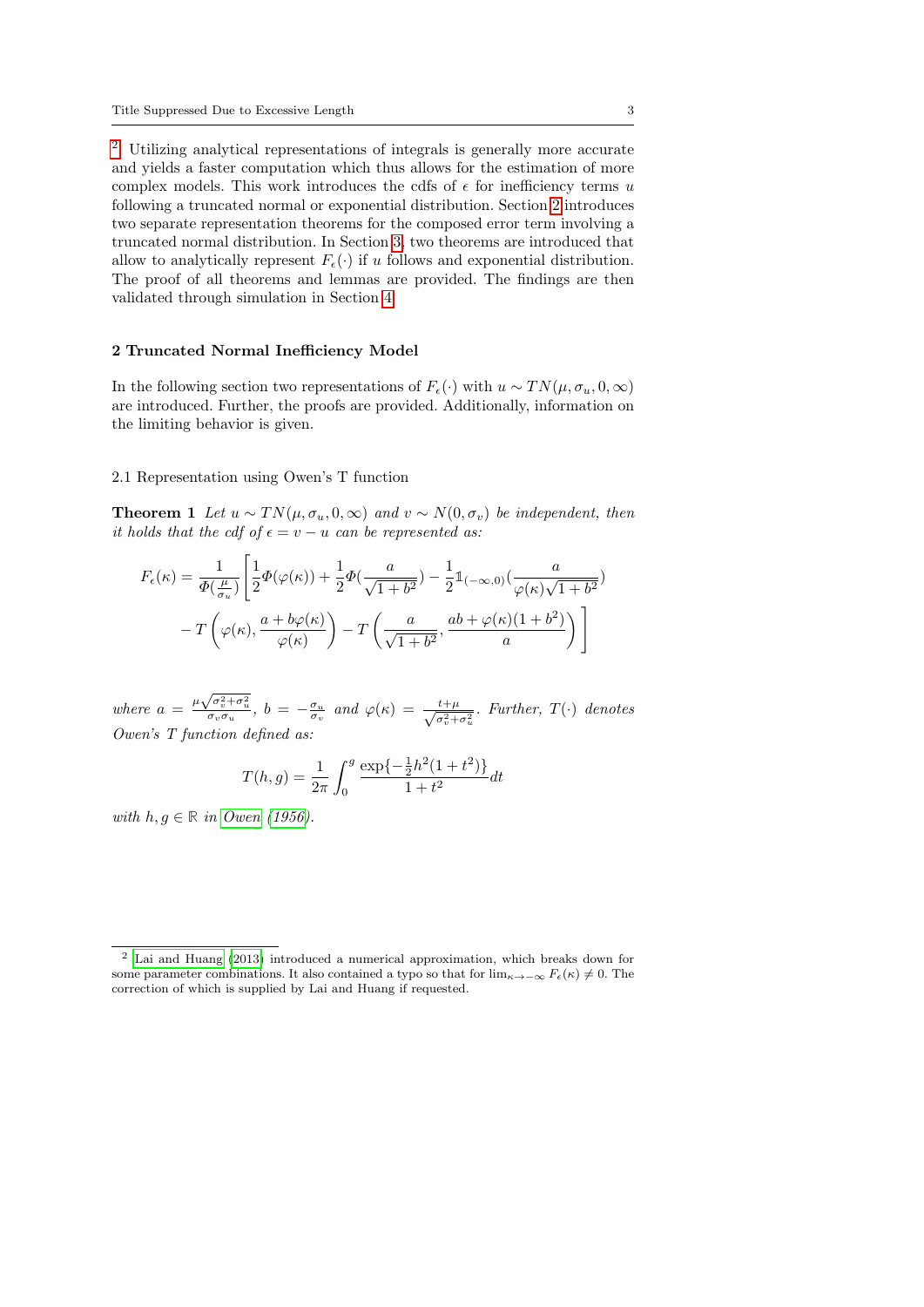Theorem 1 is a direct consequence of the following Lemma:

**Lemma 1** Let  $u \sim TN(\mu, \sigma_u, 0, \infty)$  and  $v \sim N(0, \sigma_v)$  be independent, then it holds that the cdf of  $\epsilon = v - u$  can be represented as:

<span id="page-3-0"></span>
$$
\int_{-\infty}^{\kappa} f_{\epsilon}(t)dt = \frac{1}{\Phi(\frac{\mu}{\sigma_u})} \int_{-\infty}^{\varphi(\kappa)} \phi(y) \Phi(a + by) dy
$$

where  $a = \frac{\mu \sqrt{\sigma_v^2 + \sigma_u^2}}{\sigma_v \sigma_u}$ ,  $b = -\frac{\sigma_u}{\sigma_v}$  and  $\varphi(\kappa) = \frac{t + \mu}{\sqrt{\sigma_v^2 + \sigma_u^2}}$ .

## 2.1.1 Proof of Lemma [1](#page-3-0)

Initially Lemma [1](#page-3-0) is proven and then it is shown how Theorem [1](#page-2-2) follows.

Proof. Given the cdf as constructed through the integral of Equation [1,](#page-1-1) the expression may be simplified by substition:

$$
y = \varphi(t) := \frac{t + \mu}{\sqrt{\sigma_v^2 + \sigma_u^2}}
$$

which can be rearranged as:

<span id="page-3-1"></span>
$$
t = y\sqrt{\sigma_v^2 + \sigma_u^2} - \mu \tag{3}
$$

,

The derivative of  $y$  w.r.t.  $t$  is:

$$
\frac{dy}{dt} = \frac{1}{\sqrt{\sigma_v^2 + \sigma_u^2}} \Leftrightarrow dt = \sqrt{\sigma_v^2 + \sigma_u^2} dy
$$

Appropriately transforming the limits of the integral results in:

$$
\varphi(\kappa) = \frac{\kappa + \mu}{\sqrt{\sigma_v^2 + \sigma_u^2}} \qquad \qquad \lim_{\kappa \to \infty} \varphi(-\kappa) = -\infty
$$

and finally introducing  $a$  and  $b$  for ease of representation:

$$
\frac{\mu\sigma_v^2 - t\sigma_u^2}{\sqrt{\sigma_v^2 + \sigma_u^2}\sigma_v\sigma_u} \stackrel{\text{(3)}}{\longleftrightarrow} \frac{\mu\sigma_v^2 - \left(y\sqrt{\sigma_v^2 + \sigma_u^2} - \mu\right)\sigma_u^2}{\sqrt{\sigma_v^2 + \sigma_u^2}\sigma_v\sigma_u} \Leftrightarrow \underbrace{\frac{\mu\sqrt{\sigma_v^2 + \sigma_u^2}}{\sigma_v\sigma_u}}_{\text{a}} + \underbrace{\left(-\frac{\sigma_u}{\sigma_v}\right)}_{\text{b}} y
$$

 $\ddot{\phantom{0}}$ 

Substituting of a, b and  $\varphi(\kappa)$  into the integral of Equation [1](#page-1-1) then yields Lemma [1:](#page-3-0)

$$
\int_{-\infty}^{\kappa} f_{\epsilon}(t)dt = \frac{1}{\Phi(\frac{\mu}{\sigma_u})} \int_{-\infty}^{\varphi(\kappa)} \phi(y) \Phi(a + by) dy
$$

 $\Box$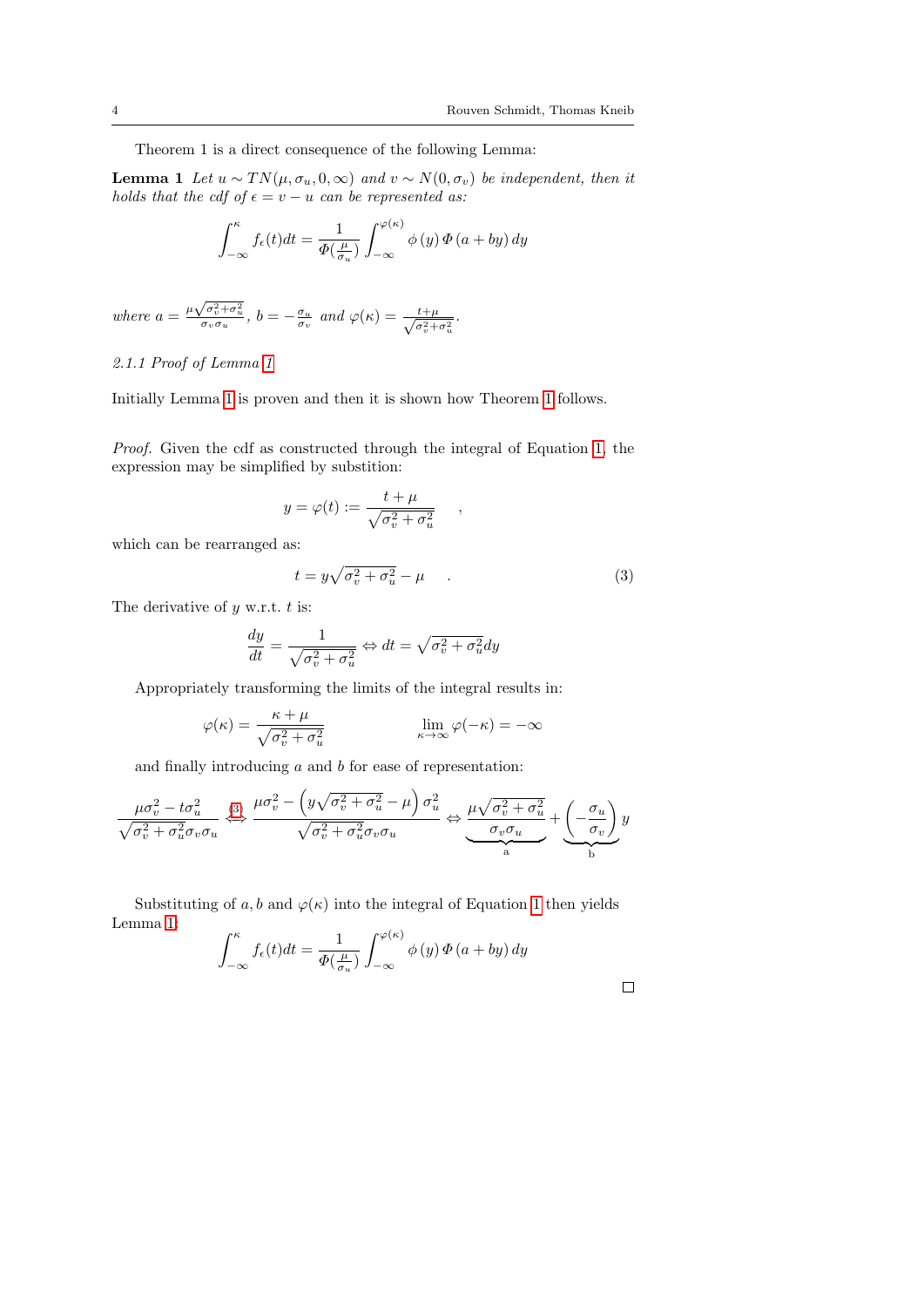## 2.1.2 Proof of Theorem [1](#page-2-2)

Proof. Theorem [1](#page-3-0) follows by applying Lemma 1 and Equation 10,010.3 by [Owen](#page-17-11) [\(1956\)](#page-17-11):

<span id="page-4-0"></span>
$$
\int \phi(y)\Phi(a+by)dy = T\left(y, \frac{a}{y\sqrt{1+b^2}}\right) + T\left(\frac{a}{\sqrt{1+b^2}}, \frac{y\sqrt{1+b^2}}{a}\right)
$$

$$
-T\left(y, \frac{a+by}{y}\right) - T\left(\frac{a}{\sqrt{1+b^2}}, \frac{ab+y(1+b^2)}{a}\right) \quad (4)
$$

$$
+\Phi(y)\Phi\left(\frac{a}{\sqrt{1+b^2}}\right)
$$

in order to solve the obtained integral. An alternative representation is achieved by utilizing the following identity from [Owen](#page-17-11) [\(1956\)](#page-17-11):

$$
T(h,g) = \frac{1}{2}\Phi(h) + \frac{1}{2}\Phi(gh) - \Phi(h)\Phi(gh) - T(gh, \frac{1}{g}) - \frac{1}{2}\mathbb{1}_{(-\infty,0)}(g) \text{ with } g \neq 0
$$

to rewrite the first term of Equation [4](#page-4-0) to:

$$
T\left(y, \frac{a}{y\sqrt{1+b^2}}\right) = \frac{1}{2}\Phi(y) + \frac{1}{2}\Phi(\frac{a}{\sqrt{1+b^2}}) - \Phi(y)\Phi(\frac{a}{\sqrt{1+b^2}}) - T(\frac{a}{\sqrt{1+b^2}}, \frac{y\sqrt{1+b^2}}{a}) - \frac{1}{2}\mathbb{1}_{(-\infty, 0)}(\frac{a}{y\sqrt{1+b^2}})
$$

Equation [4](#page-4-0) can therefore be rewritten as:

$$
=\frac{1}{2}\Phi(y) + \frac{1}{2}\Phi(\frac{a}{\sqrt{1+b^2}}) - \frac{1}{2}\mathbb{1}_{(-\infty,0)}(\frac{a}{y\sqrt{1+b^2}}) - T\left(y,\frac{a+by}{y}\right) - T\left(\frac{a}{\sqrt{1+b^2}},\frac{ab+y(1+b^2)}{a}\right)
$$

Thus resulting in a compact representation of the integral of Equation [1,](#page-1-1) which from here on is referred to as Owen's T function CDF:

$$
F_{\epsilon}(\kappa) = \frac{1}{\Phi(\frac{\mu}{\sigma_u})} \left[ \frac{1}{2} \Phi(y) + \frac{1}{2} \Phi(\frac{a}{\sqrt{1+b^2}}) - \frac{1}{2} \mathbb{1}_{(-\infty,0)} (\frac{a}{y\sqrt{1+b^2}}) \right]
$$
  

$$
-T\left(y, \frac{a+by}{y}\right) - T\left(\frac{a}{\sqrt{1+b^2}}, \frac{ab+y(1+b^2)}{a}\right) \Big]_{-\infty}^{\varphi(\kappa)}
$$
  

$$
= \frac{1}{\Phi(\frac{\mu}{\sigma_u})} \left[ \frac{1}{2} \Phi(\varphi(\kappa)) + \frac{1}{2} \Phi(\frac{a}{\sqrt{1+b^2}}) - \frac{1}{2} \mathbb{1}_{(-\infty,0)} (\frac{a}{\varphi(\kappa)\sqrt{1+b^2}}) \right]
$$
  

$$
-T\left(\varphi(\kappa), \frac{a+b\varphi(\kappa)}{\varphi(\kappa)}\right) - T\left(\frac{a}{\sqrt{1+b^2}}, \frac{ab+\varphi(\kappa)(1+b^2)}{a}\right) \Big]
$$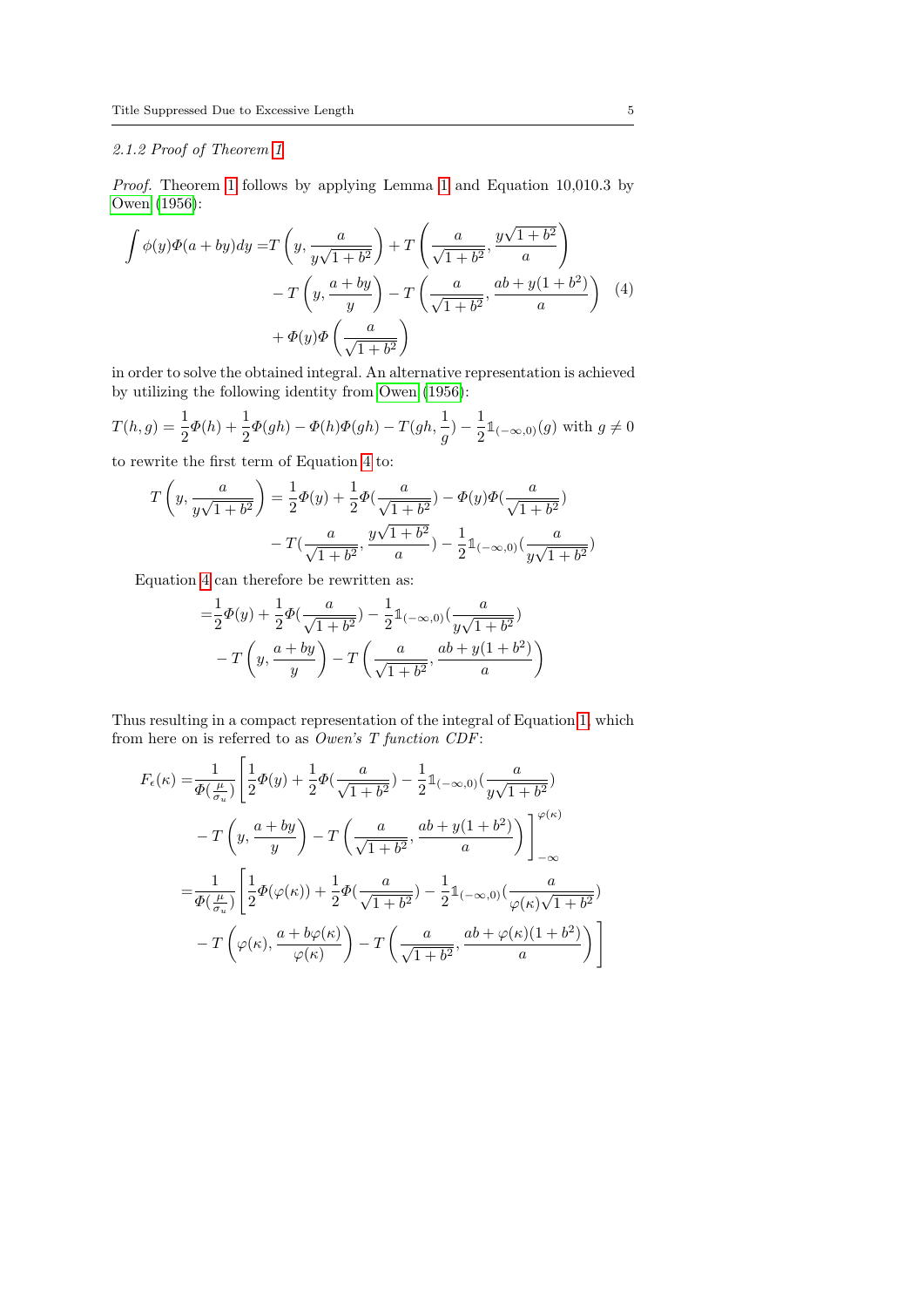$\Box$ 

Here it becomes clear that if as  $\mu$  tends towards 0,  $a$  does the same, leading to a singularity. For the case  $\mu = 0$  the truncated normal distribution becomes the half-normal distribution, for which there is a closed form by [Amsler et al.](#page-17-10) [\(2019\)](#page-17-10). For the sake of completeness it is provided below:

$$
F_{\epsilon}(\kappa) = 2T\left(\frac{\kappa}{\sqrt{\sigma_v^2 + \sigma_u^2}}, \frac{\sigma_u}{\sigma_v}\right) + \Phi\left(\frac{\kappa}{\sqrt{\sigma_v^2 + \sigma_u^2}}\right)
$$

For  $\lim_{t\to-\mu} y = 0$  the function exhibtis a singularity.

$$
\lim_{y \to 0} F_{\epsilon}(y) = \frac{1}{\Phi(\frac{\mu}{\sigma_u})} \left[ \frac{1}{4} + \frac{1}{2} \Phi(\frac{a}{\sqrt{1+b^2}}) - \frac{1}{2} \mathbb{1}_{(-\infty,0)}(a) - \frac{1 - \Phi(0)}{2} - T\left(\frac{a}{\sqrt{1+b^2}}, b\right) \right]
$$

## 2.1.3 Limiting Behavior

The following equations, which can be found in [Owen](#page-17-11) [\(1956\)](#page-17-11) can be utilized to find the limits of the integral:

$$
\lim_{x \to -\infty} \Phi(x) = 0
$$
\n
$$
\lim_{g \to \infty} T(h, g) = \frac{1 - \Phi(|h|)}{2}
$$
\n
$$
T(-h, g) = T(h, g)
$$
\n
$$
\lim_{h \to \infty} T(h, g) = 0
$$
\n
$$
T(0, g) = \frac{\arctan(g)}{2\pi}
$$

The functional value of the cdf as  $\kappa$  tends towards  $-\infty$  is:

$$
\lim_{\kappa \to -\infty} F_{\epsilon}(\kappa) = \lim_{\kappa \to -\infty} \frac{1}{\Phi(\frac{\mu}{\sigma_u})} \left[ \frac{1}{2} \Phi(\kappa) + \frac{1}{2} \Phi(\frac{a}{\sqrt{1+b^2}}) - \frac{1}{2} \mathbb{1}_{(-\infty,0)} (\frac{a}{\kappa \sqrt{1+b^2}}) \right]
$$
  

$$
- T\left(\kappa, \frac{a+b(\kappa)}{\kappa}\right) - T\left(\frac{a}{\sqrt{1+b^2}}, \frac{ab+(\kappa)(1+b^2)}{a}\right) \right]
$$
  

$$
= \lim_{\kappa \to -\infty} \frac{1}{\Phi(\frac{\mu}{\sigma_u})} \left[ \frac{1}{2} \Phi(\frac{a}{\sqrt{1+b^2}}) - \frac{1}{2} \mathbb{1}_{(-\infty,0)} (\frac{a}{\kappa}) \right]
$$
  

$$
- T(\kappa, b) - T\left(\frac{a}{\sqrt{1+b^2}}, \frac{\kappa}{a}\right) \right]
$$
  

$$
= \lim_{\kappa \to -\infty} \frac{1}{\Phi(\frac{\mu}{\sigma_u})} \left[ \frac{1}{2} \Phi(\frac{a}{\sqrt{1+b^2}}) - \frac{1}{2} \mathbb{1}_{(-\infty,0)} (\frac{a}{\kappa}) + sgn(a) \left(\frac{1}{2} - \frac{1}{2} \Phi(\frac{a}{\sqrt{1+b^2}}) \right) \right]
$$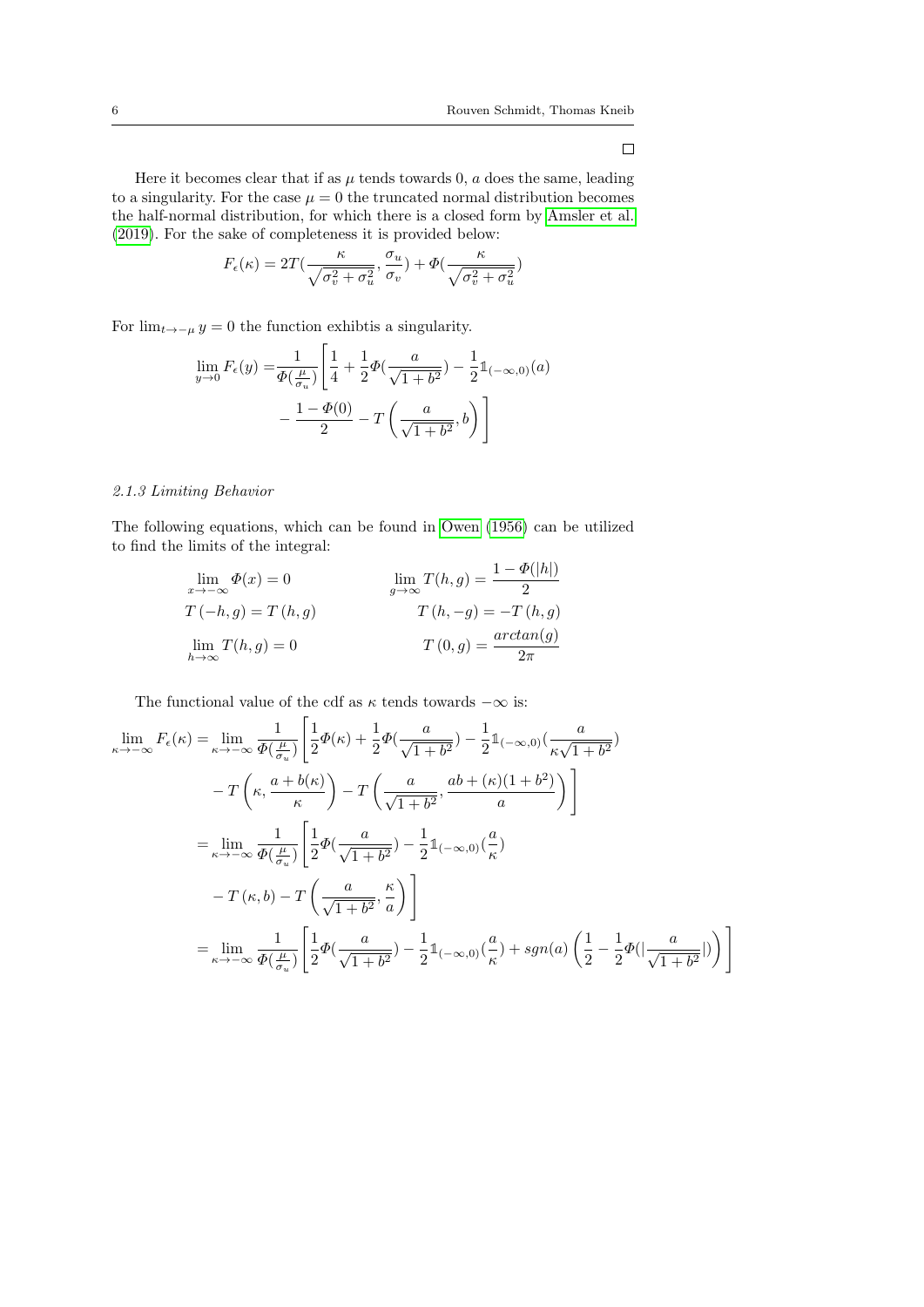In the case of  $a<0\mathrm{:}$ 

$$
\frac{1}{2}\Phi\left(\frac{a}{\sqrt{(1+b^2)}}\right) + \left(\frac{1}{2} - \frac{1}{2}\Phi\left(\frac{a}{\sqrt{1+b^2}}\right)\right) = \frac{1}{2}\Phi\left(\frac{a}{\sqrt{(1+b^2)}}\right) + \left(\frac{1}{2} - \frac{1}{2}(1-\Phi\left(\frac{a}{\sqrt{1+b^2}}\right)\right) = 0
$$
  
If  $a > 0$   

$$
\frac{1}{2}\Phi\left(\frac{a}{\sqrt{1+b^2}}\right) - \frac{1}{2} + \frac{1}{2} - \frac{1}{2}\Phi\left(\frac{a}{\sqrt{1+b^2}}\right) = 0
$$

The functional value of the cdf as  $\kappa$  tends torwards  $\infty$  is:

$$
\lim_{\kappa \to \infty} F_{\epsilon}(\kappa) = \lim_{\kappa \to \infty} \frac{1}{\Phi(\frac{\mu}{\sigma_u})} \left[ \frac{1}{2} \Phi(\kappa) + \frac{1}{2} \Phi(\frac{a}{\sqrt{1+b^2}}) - \frac{1}{2} \mathbb{1}_{(-\infty,0)} (\frac{a}{\kappa \sqrt{1+b^2}}) \right]
$$
  

$$
- T\left(\kappa, \frac{a+b(\kappa)}{\kappa}\right) - T\left(\frac{a}{\sqrt{1+b^2}}, \frac{ab+(\kappa)(1+b^2)}{a}\right) \right]
$$
  

$$
= \lim_{\kappa \to \infty} \frac{1}{\Phi(\frac{\mu}{\sigma_u})} \left[ \frac{1}{2} - \frac{1}{2} \mathbb{1}_{(-\infty,0)} (\frac{a}{\kappa}) + \frac{1}{2} \Phi(\frac{a}{\sqrt{1+b^2}}) - sgn(a) \left(\frac{1}{2} - \frac{1}{2} \Phi(\frac{a}{\sqrt{1+b^2}}) \right) \right]
$$

If  $a > 0$ 

$$
\frac{\varPhi\left(\frac{a}{\sqrt{1+b^2}}\right)}{\varPhi(\frac{\mu}{\sigma_u})} = 1
$$

If  $a < 0$ 

$$
\frac{1}{2} - \frac{1}{2} + \frac{1}{2}\Phi\left(\frac{a}{\sqrt{1+b^2}}\right) - (-1)\left(\frac{1}{2} - \frac{1}{2}(1-\Phi\left(\frac{a}{\sqrt{1+b^2}}\right)\right) = 1
$$

For  $\lim_{\sigma_u \to 0}$ , u becomes a degenerate random variable, i.e. deterministically assumes value 0. Thus  $\epsilon \sim N(-\mu_u, \sigma_v^2)$ .

Further, if  $\lim_{\sigma_v \to 0} v$  becomes a degenerate random variable taking value  $-\mu$ . Thus  $\epsilon \sim TN(-\mu_u, \sigma_u^2, 0, \infty).$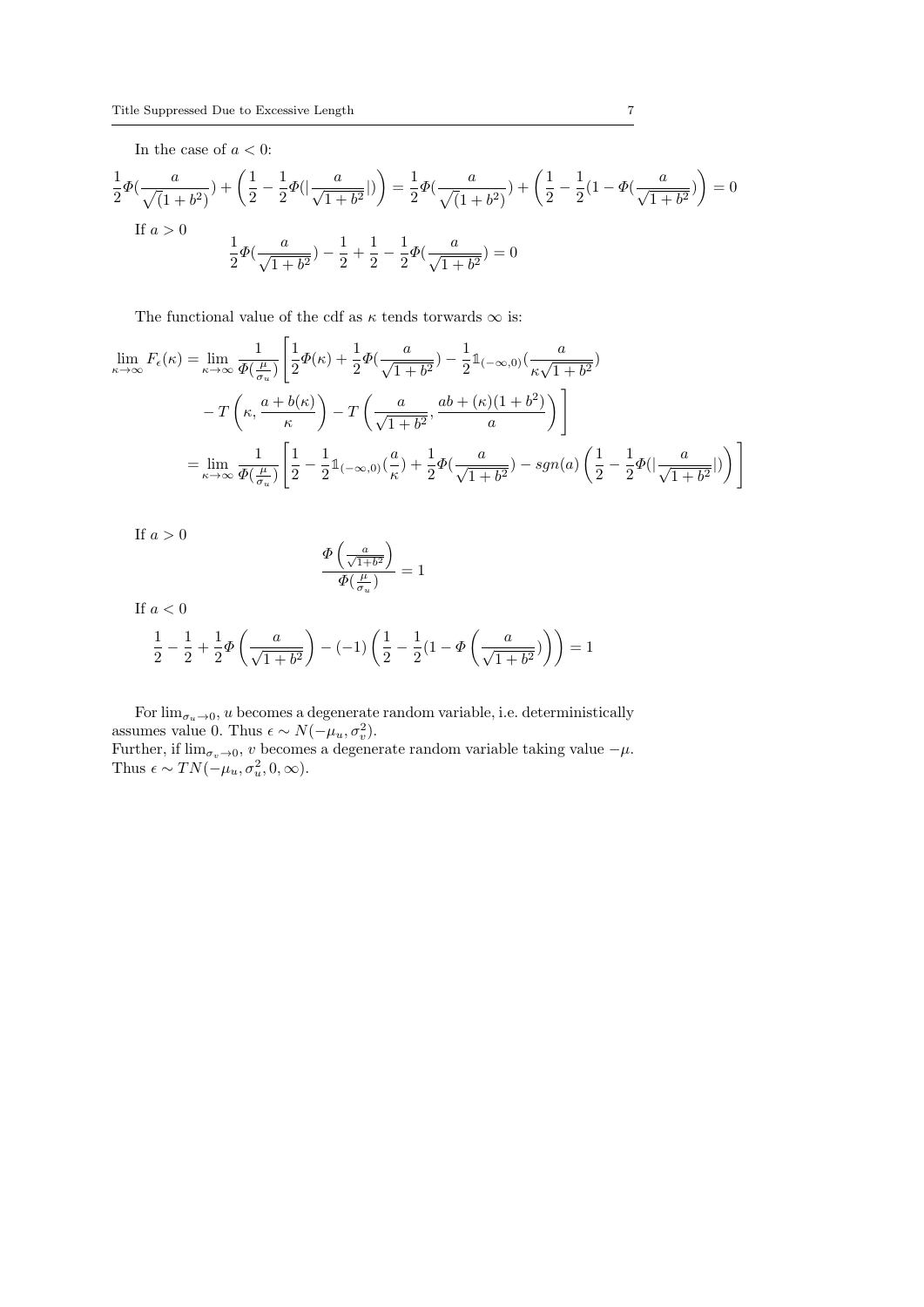2.2 Representation using the Bivariate Normal Distribution

<span id="page-7-0"></span>**Theorem 2** Let  $u \sim TN(\mu, \sigma_u)$  and  $v \sim N(0, \sigma_v)$  be independent, then it holds that the cdf of  $\epsilon = v - u$  can be represented as:

$$
F_{\epsilon}(\kappa)dt = \frac{1}{\Phi(\frac{\mu}{\sigma_u})}BvN\left(\frac{\frac{\mu\sqrt{\sigma_v^2 + \sigma_u^2}}{\sigma_v\sigma_u}}{\sqrt{1 + \left(-\frac{\sigma_u}{\sigma_v}\right)^2}}, \frac{t + \mu}{\sqrt{\sigma_v^2 + \sigma_u^2}}, \rho = \frac{-\left(-\frac{\sigma_u}{\sigma_v}\right)}{\sqrt{1 + \left(-\frac{\sigma_u}{\sigma_v}\right)^2}}\right)
$$

where  $BvN(\cdot)$  is the cdf of a bivariate normal distribution with correlation parameter  $\rho \in [-1, 1]$ .

## 2.2.1 Proof of Theorem [2](#page-7-0)

A similar approach to the proof of Theorem [1](#page-2-2) can be used to proof Theorem [2.](#page-7-0)

Proof. The Theorem [2](#page-7-0) follows by applying equation 10, 010.3 by [Owen](#page-17-12) [\(1980\)](#page-17-12):

$$
\int_{-\infty}^{\varphi(\kappa)} \phi(y)\Phi(a+by)dy = \frac{1}{2\pi\sqrt{1-\rho^2}} \int_{-\infty}^{\varphi(\kappa)} \int_{-\infty}^{\frac{a}{\sqrt{1+b^2}}} \exp\left[-\frac{r^2 - 2\rho rs + s^2}{2(1-\rho^2)}\right] dr ds
$$

$$
= BvN\left(\frac{a}{\sqrt{1+b^2}}, \varphi(\kappa), \rho = \frac{-b}{\sqrt{1+b^2}}\right)
$$

to the result of Lemma [1,](#page-3-0) thus constructing a representation in terms of the cdf of the bivariate normal distribution. Utilizing the introduced substitions from Lemma [1,](#page-3-0) the equation simplifies to

$$
F_{\epsilon}(\kappa) = \frac{1}{\Phi(\frac{\mu}{\sigma_u})} \left[ BvN\left(\frac{a}{\sqrt{1+b^2}}, \varphi(\kappa), \rho = \frac{-b}{\sqrt{1+b^2}} \right) \right]
$$

which is referred to as  $BvN$  CDF.

 $\Box$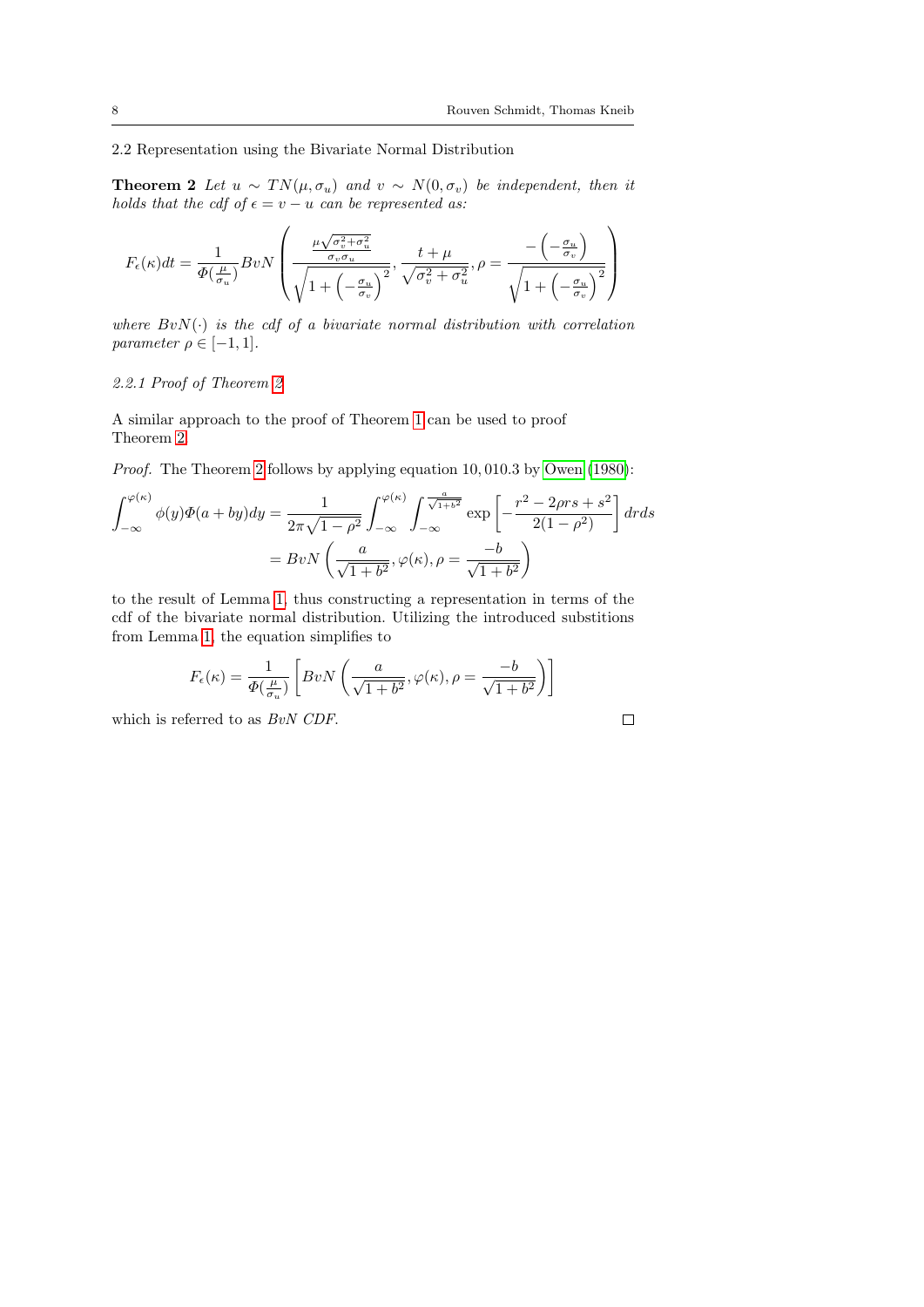#### <span id="page-8-0"></span>3 Exponential Inefficiency Model

In the following section, two representations of  $F_{\epsilon}(\cdot)$  with  $u \sim Exp(\lambda)$  are introduced. Further, the proofs are provided. Additionally, information on the limiting behavior is given.

#### 3.1 Representation using exp function

<span id="page-8-1"></span>**Theorem 3** Let  $u \sim Exp(\lambda)$  and  $v \sim N(0, \sigma_v)$  be independent, then it holds that the cdf of  $\epsilon = v - u$  can be represented as:

$$
F_{\epsilon}(\kappa)dt = 1 + \exp\{-\frac{a^2}{2}\}\left[\exp\{a\varphi(\kappa)\}\Phi(y) - \exp\{\frac{a^2}{2}\}\Phi(\varphi(\kappa) - a)\right]
$$

where  $a = -\lambda \sigma_v$  and  $\varphi(\kappa) = -\left(\frac{\kappa + \lambda \sigma_v^2}{\sigma_v}\right)$ 

Theorem [3](#page-8-1) is a direct consequence of the following Lemma:

**Lemma 2** Let  $u \sim Exp(\lambda)$  and  $v \sim N(0, \sigma_v)$  be independent, then it holds that the cdf of  $\epsilon = v - u$  can be represented as:

<span id="page-8-2"></span>
$$
\int_{-\infty}^{\kappa} f_{\epsilon}(t)dt = -a \exp\{-\frac{a^2}{2}\}\int_{\varphi(\kappa)}^{\infty} \exp\{ay\}\Phi(y) dy
$$

where  $a = -\lambda \sigma_v$  and  $\varphi(\kappa) = -\left(\frac{\kappa + \lambda \sigma_v^2}{\sigma_v}\right)$ .

Initially Lemma [2](#page-8-2) is proven and then it is shown how Theorem [3](#page-8-1) follows.

#### 3.1.1 Proof of Lemma [2](#page-8-2)

Proof. Utilising standard algebra, the Equation [2](#page-1-2) can be rearranged as follows:

$$
\lambda \int_{-\infty}^{\kappa} \exp\{\lambda t\} \exp\{\frac{\sigma_v^2 \lambda^2}{2}\} \exp\{-\lambda^2 \sigma_v^2\} \exp\{\lambda^2 \sigma_v^2\} \Phi\left(-\frac{t + \lambda \sigma_v^2}{\sigma_v}\right) dt
$$
  
\n
$$
\Leftrightarrow \lambda \exp\{\frac{\sigma_v^2 \lambda^2}{2} - \lambda^2 \sigma_v^2\} \int_{-\infty}^{\kappa} \exp\{\lambda t + \lambda^2 \sigma_v^2\} \Phi\left(-\frac{t + \lambda \sigma_v^2}{\sigma_v}\right) dt
$$
  
\n
$$
\Leftrightarrow \lambda \exp\{-\frac{\sigma_v^2 \lambda^2}{2}\} \int_{-\infty}^{\kappa} \exp\{\frac{\lambda \sigma_v}{\lambda} \left(-\frac{t + \lambda \sigma_v^2}{\sigma_v}\right)\} \Phi\left(\frac{1}{\lambda} \left(-\frac{t + \lambda \sigma_v^2}{\sigma_v}\right)\right) dt
$$

Given the cdf as constructed through the integral of Equation [2,](#page-1-2) the expression may be simplified by substition:

$$
y = \varphi(t) := -\left(\frac{t + \lambda \sigma_v^2}{\sigma_v}\right),
$$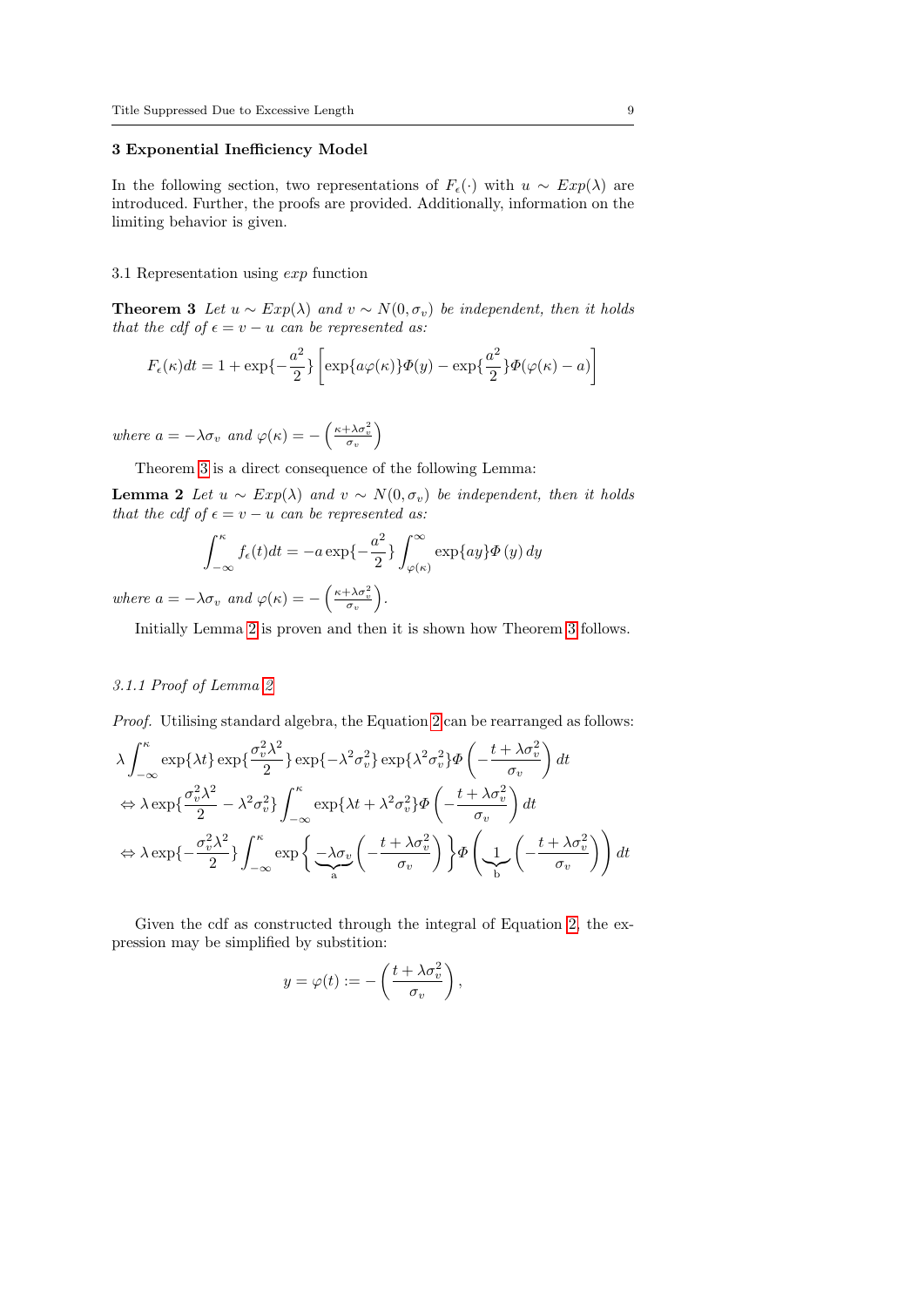which can be rearranged as:

$$
t = -y\sigma_v - \lambda \sigma_v^2
$$

The derivative of  $y$  w.r.t.  $t$  is:

$$
\frac{dy}{dt} = -\frac{1}{\sigma_v} \leftrightarrow dt = -\sigma_v dy.
$$

Appropriately transforming the limits of the integral results in:

$$
\varphi(\kappa) = -\left(\frac{\kappa + \lambda \sigma_v^2}{\sigma_v}\right) \qquad \qquad \lim_{\kappa \to -\infty} \varphi(\kappa) = \infty
$$

Substituting a, b, dt and  $\varphi(\kappa)$  in the integral of Equation [2](#page-1-2) then yields Lemma [2:](#page-8-2)

$$
\int_{-\infty}^{\kappa} f_{\epsilon}(t)dt = -a \exp\{-\frac{a^2}{2}\}\int_{\varphi(\kappa)}^{\infty} \exp\{ay\}\Phi(y) dy
$$

 $\Box$ 

## 3.1.2 Proof of Theorem [3](#page-8-1)

Proof. Theorem [3](#page-8-1) follows immediately by applying Lemma [2](#page-8-2) and Equation 101, 000 by [Owen](#page-17-12) [\(1980\)](#page-17-12):

$$
\int \exp\{ay\}\Phi(y) = \frac{1}{a}\exp\{ay\}\Phi(by) - \frac{1}{a}\exp\{\frac{a^2}{2b^2}\}\Phi(by - \frac{a}{b}) \text{ with } ab \neq 0 \quad .
$$

Thus resulting in a compact representation of the integral in Equation [2:](#page-1-2)

$$
F_{\epsilon}(\kappa) = -a \exp\left\{-\frac{a^2}{2}\right\} \left[\frac{1}{a} \exp\{ay\} \Phi(by) - \frac{1}{a} \exp\left\{\frac{a^2}{2b^2}\} \Phi(by - \frac{a}{b})\right]_{\varphi(\kappa)}^{\infty}
$$

$$
= 1 + \exp\left\{-\frac{a^2}{2}\right\} \left[\exp\{a\varphi(\kappa)\} \Phi(y) - \exp\left\{\frac{a^2}{2}\} \Phi(\varphi(\kappa) - a)\right]\right]
$$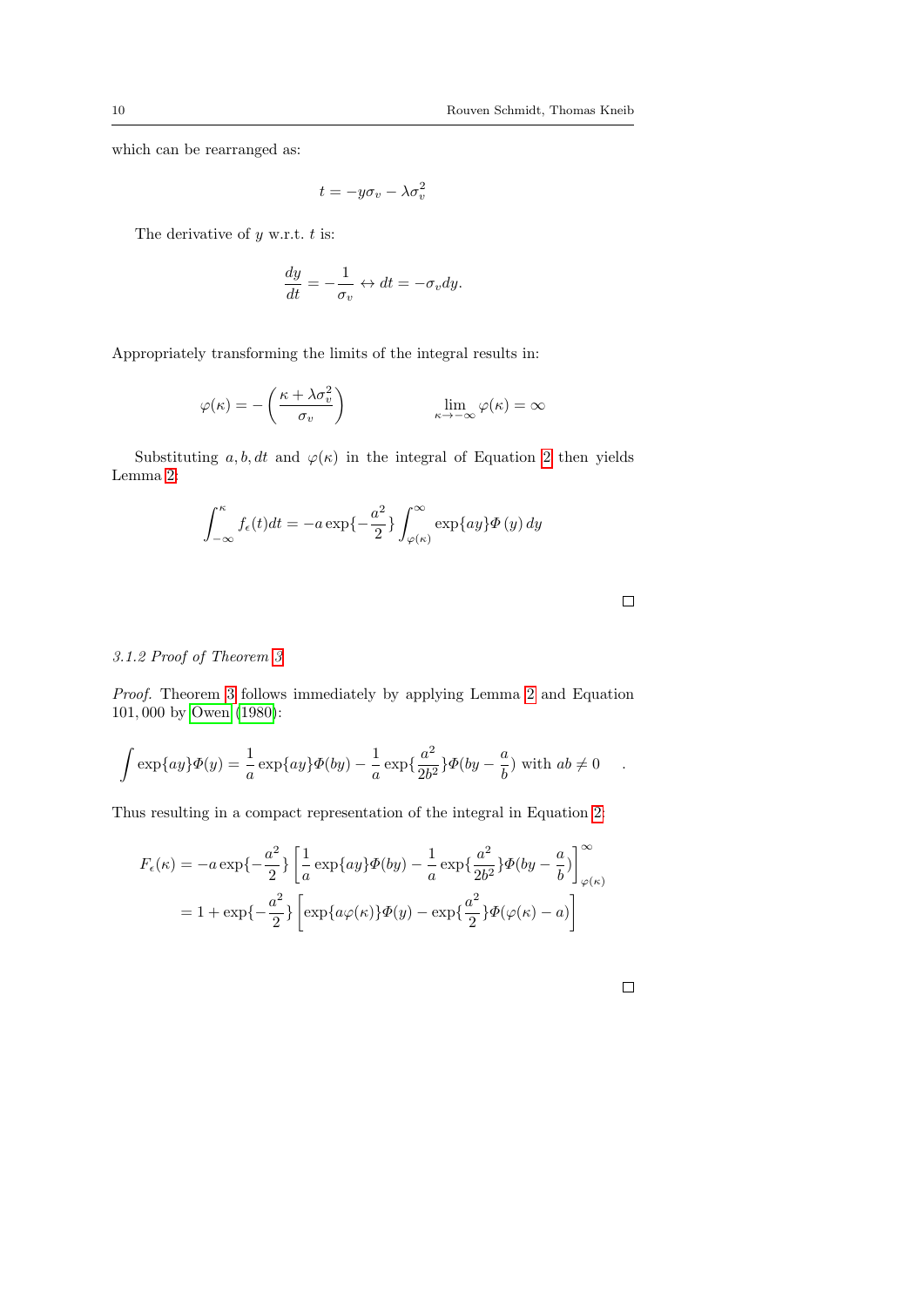#### 3.1.3 Limiting Behaviour

.

The limits can be simplified with

$$
\lim_{\kappa \to -\infty} \exp(\kappa) = 0
$$
\n
$$
\lim_{\kappa \to -\infty} \exp(-\kappa)\Phi(\kappa) = 0
$$
\n
$$
\lim_{\kappa \to -\infty} \exp(\kappa)\Phi(-\kappa) = 0
$$
\n
$$
\lim_{\kappa \to \infty} \exp(\kappa)\Phi(-\kappa) = 0
$$

The functional value of the cdf as  $\kappa$  tends torwards  $-\infty$  is:

$$
\lim_{\kappa \to -\infty} F_{\epsilon}(\kappa) = \lim_{\kappa \to -\infty} \left( 1 + \exp\{-\frac{a^2}{2}\} \left[ \exp\{a\varphi(\kappa)\} \Phi(\varphi(\kappa)) - \exp\{\frac{a^2}{2}\} \Phi(\varphi(\kappa) - a) \right] \right)
$$

$$
= 1 + \exp\{-\frac{a^2}{2}\} \left[ -\exp\{\frac{a^2}{2}\} \right]
$$

$$
= 1 + (-1) = 0
$$

The functional value of the cdf as  $\kappa$  tends torwards  $\infty$  is:

$$
\lim_{\kappa \to \infty} F_{\epsilon}(\kappa) = \lim_{\kappa \to \infty} \left( 1 + \exp\{-\frac{a^2}{2}\} \left[ \exp\{a\varphi(\kappa)\} \Phi(\varphi(\kappa)) - \exp\{\frac{a^2}{2}\} \Phi(\varphi(\kappa) - a) \right] \right)
$$
  
= 1 + 0 = 1

For  $\lim_{\lambda\to 0}$ , u becomes a degenerate random variable, i.e. deterministically assumes value 0. Thus  $\epsilon \sim N(0, \sigma_v^2)$ .

3.2 Representation using the Exponentially Modified Gaussian Distribution

<span id="page-10-0"></span>**Theorem 4** Let  $u \sim Exp(\lambda)$  and  $v \sim N(0, \sigma_v)$  be independent, then it holds that the cdf of  $\epsilon = v - u$  can be represented as:

$$
F_{\epsilon}(\kappa)dt = 1 - F_{\epsilon^*}(-\kappa)
$$

where  $F_{\epsilon^*}(\cdot)$  is cdf of the Exponentially Modified Gaussian Distribution with parameters  $\mu = 0, \sigma > 0$  and  $\lambda > 0$ .

The Exponentially Modified Gaussian (EMG) distributed random variable  $\epsilon^*$  is the sum of an independent normal and an exponential random variables. Thus

$$
\epsilon^*=v+u.
$$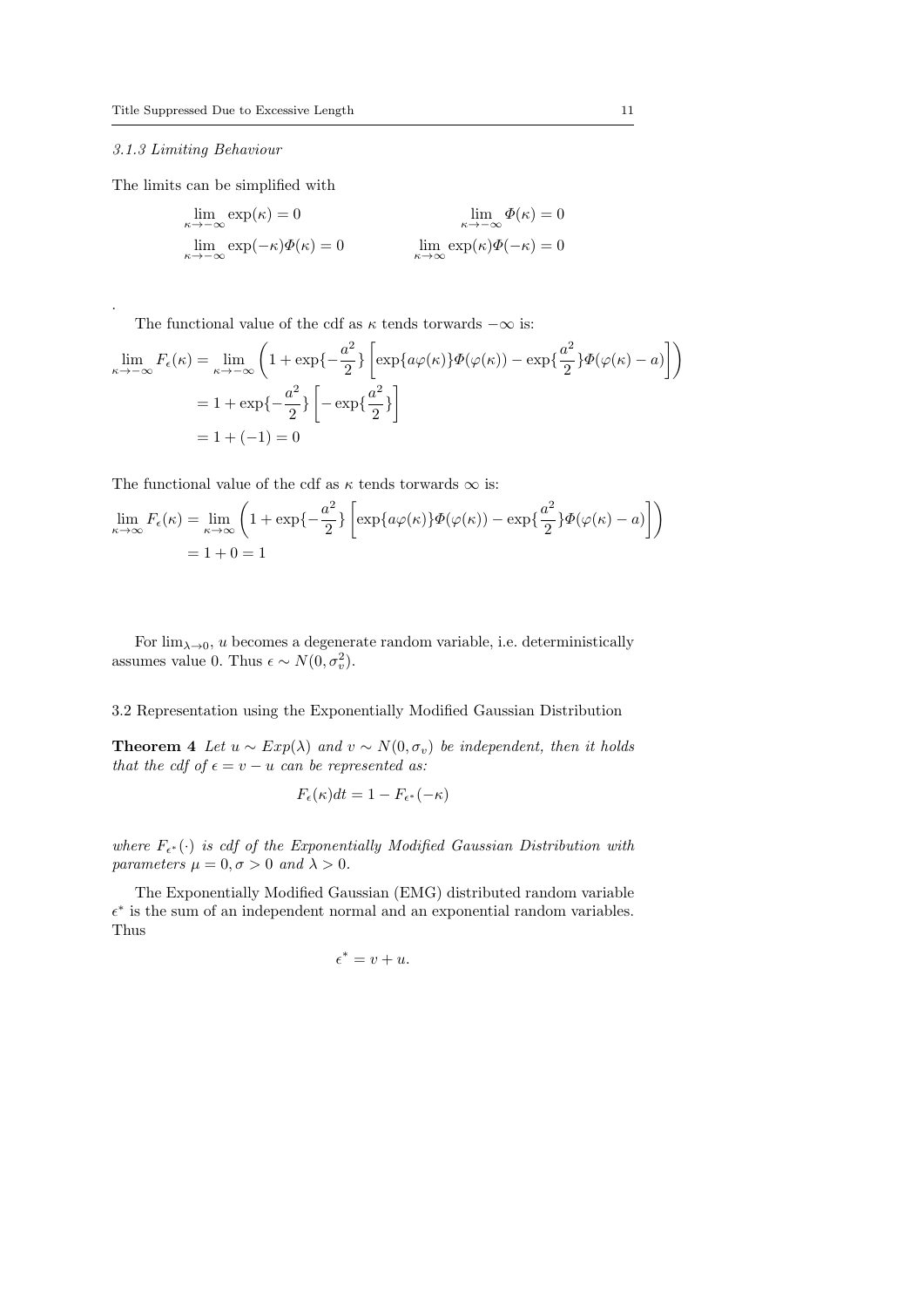The cdf of the EMG with the mean of Gaussian component being 0 is:

$$
F_{\epsilon^*}(\kappa) = \Phi(\lambda \kappa) - \exp(-\lambda \kappa + (\lambda \sigma_v)^2/2 + \log(\Phi(\lambda \kappa, (\lambda \sigma_v)^2, \lambda \sigma_v))
$$

introduced by [Gladney](#page-17-13) [\(1969\)](#page-17-13).

3.2.1 Proof of Theorem [4](#page-10-0)

*Proof.* Since the random variable v is symmetric around zero  $-v$  and v follow the same distribution, i.e.  $-v \sim N(0, \sigma_v^2)$  and  $v \sim N(0, \sigma_v^2)$ . Consequently

$$
\epsilon^* = -\epsilon = -v - u.
$$

Thus

$$
F_{\epsilon}(\kappa)=P(\epsilon\leq \kappa)=P(-\epsilon\geq -\kappa)=1-P(-\epsilon\leq -\kappa)=1-F_{-\epsilon}(-\kappa)=1-F_{\epsilon^*}(-\kappa).
$$

This distribution is referred to as EmG CDF.

 $\Box$ 

## <span id="page-11-0"></span>4 Simulation

Validation of the results is done by comparing the function values of the analytical cdfs to the function values of the empirical cdf. Construction of the empirical cdf  $F_{\epsilon}^*(\cdot)$  was done by drawing random numbers were drawn from v and u. The cdfs were evaluated at the empirical quantiles  $Q^*(p)$  with  $p \in \{0.01, 0.05, 0.1, 0.25, 0.5, 0.75, 0.9, 0.95, 0.99\}$  for any permutations of parameter values:

$$
\mu \in \{-8, -4, -2, -1, 1, 2, 4, 8\} \qquad \sigma_u \in \{0.25, 0.5, 1, 2, 4\} \qquad \lambda \in \{0.25, 0.5, 1, 2, 4, 8\} \qquad \sigma_v \in \{0.25, 0.5, 1, 2, 4\}
$$

The accuracy of the implementation is defined as:

$$
F_{\epsilon}(Q^*(p)) - F_{\epsilon}^*(Q^*(p)) = F_{\epsilon}(Q^*(p)) - p.
$$

For each simulation scenario 10.000.000 observations were generated, as in [Amsler et al.](#page-17-10) [\(2019\)](#page-17-10). Further, the accuracy and computation time of the of the representations of the cdfs are compared to numerical integration. Here, the double exponential integration method was chosen as it is considered a fairly good numerical integration method by [Weisstein](#page-17-14) [\(1999\)](#page-17-14).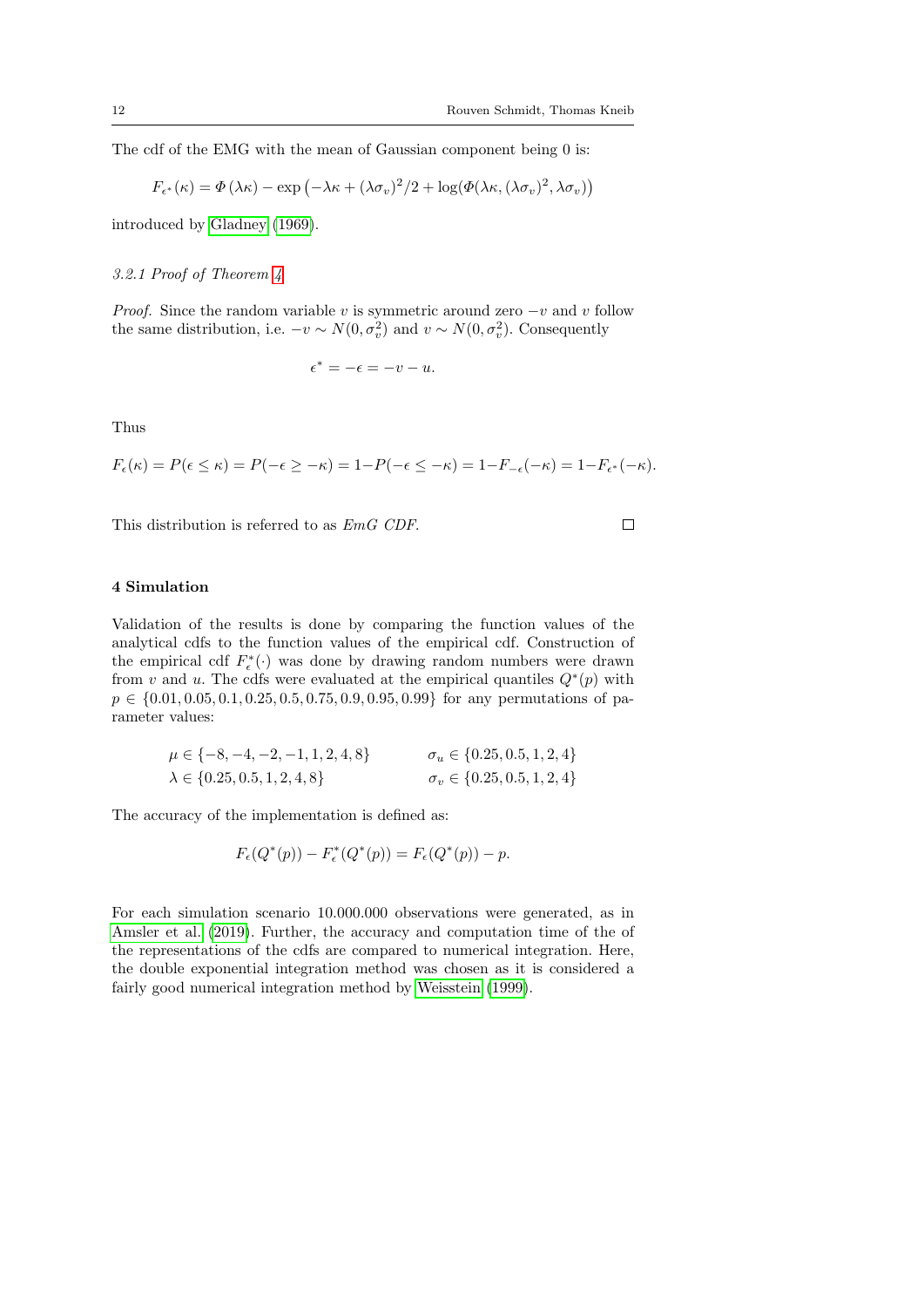<span id="page-12-1"></span>4.1 Simulation Results for the Truncated Normal Inefficiency Model

For the truncated normal inefficiency model the derived formulas are identical in theory, but the accuracy of the numerical implementation does depend on both the implementation of the

Owen's  $T$  function and the bivariate normal cdf<sup>[3](#page-12-0)</sup>. The figure [4.1](#page-12-1) summarises the differences over all parameter combinations for different values of  $p$  for the representations Owen CDF and BvN CDF.



Fig. 1 Out of a total of 1800 evaluation points 269 outliers of the Owen CDF and 12 outliers of  $BvN$  CDF are not displayed in Figure [4.1.](#page-12-1) The observed loss of accuracy for values close to  $-\mu$  is due to described singularity. The BvN CDF yields more accurate results.

The implementation of the BvN CDF is more accurate in this simulation. Thus, in the further analysis the Owen CDF is neglected.

In Table [1](#page-13-0) the relative accuracy and relative computation time of the numerical integration implementation relative to  $BvN$  CDF is presented  $4$ .

<span id="page-12-0"></span><sup>&</sup>lt;sup>3</sup> The statistical software  $R(3.6.2)$  was utilized. The truncated normal distributed random numbers were generated using the implementation of an an accept-reject sampler in the package truncnorm (1.0.8). The Owen's T function of the  $pracma(2.2.9)$  and cdf of the bivariate normal distribution of the pbivnorm (0.6.0) package were used.

<span id="page-12-2"></span><sup>4</sup> For the numerical integration the pracma package's function quadinf was used. To measure the time the package microbenchmark(1.4.7) was utilized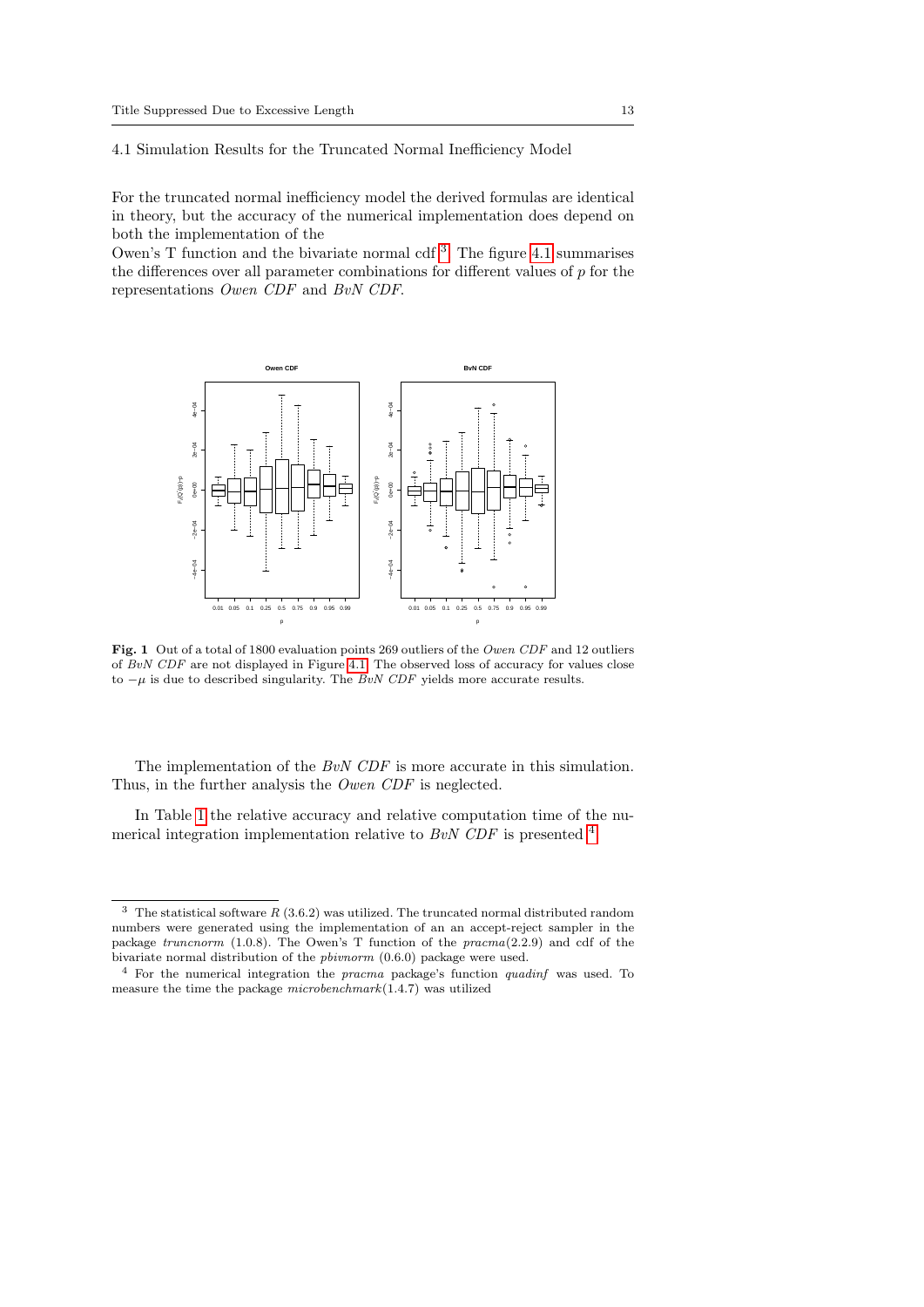|                                                                           | rel. accuracy                                                   | rel. time                                           |
|---------------------------------------------------------------------------|-----------------------------------------------------------------|-----------------------------------------------------|
| Min<br>1st Quartile<br>Median<br>Mean <sup>5</sup><br>3rd Quartile<br>Max | 0.1156<br>1.000000<br>1.000000<br>0.99970<br>1.000000<br>6.4027 | 42.16<br>64.21<br>73.63<br>71.61<br>76.73<br>101.87 |
|                                                                           |                                                                 |                                                     |

<span id="page-13-0"></span>Table 1 Comparison Numerical Integration to  $\it BvN$   $\it CDF$ 

The results show that the BvN CDF is faster in terms of computation time.

4.2 Simulation Results for the Exponential Inefficiency Model

For the exponential inefficiency model, both representations seem identical in terms of accuracy. The simulation results are <sup>[6](#page-13-2)</sup>:



Fig. 2 The accuracy of both implementations seem not to differ.

The implementation of the EmG CDF is slightly faster. Thus the further analysis will focus on this representation.

<span id="page-13-1"></span><sup>5</sup> If both the minimum and maximum of accuracy measure value are removed, the mean accuracy becomes 1.0034

<span id="page-13-2"></span> $6$  For the cdf of the EmG distribution the package *emg* (1.0.8) was used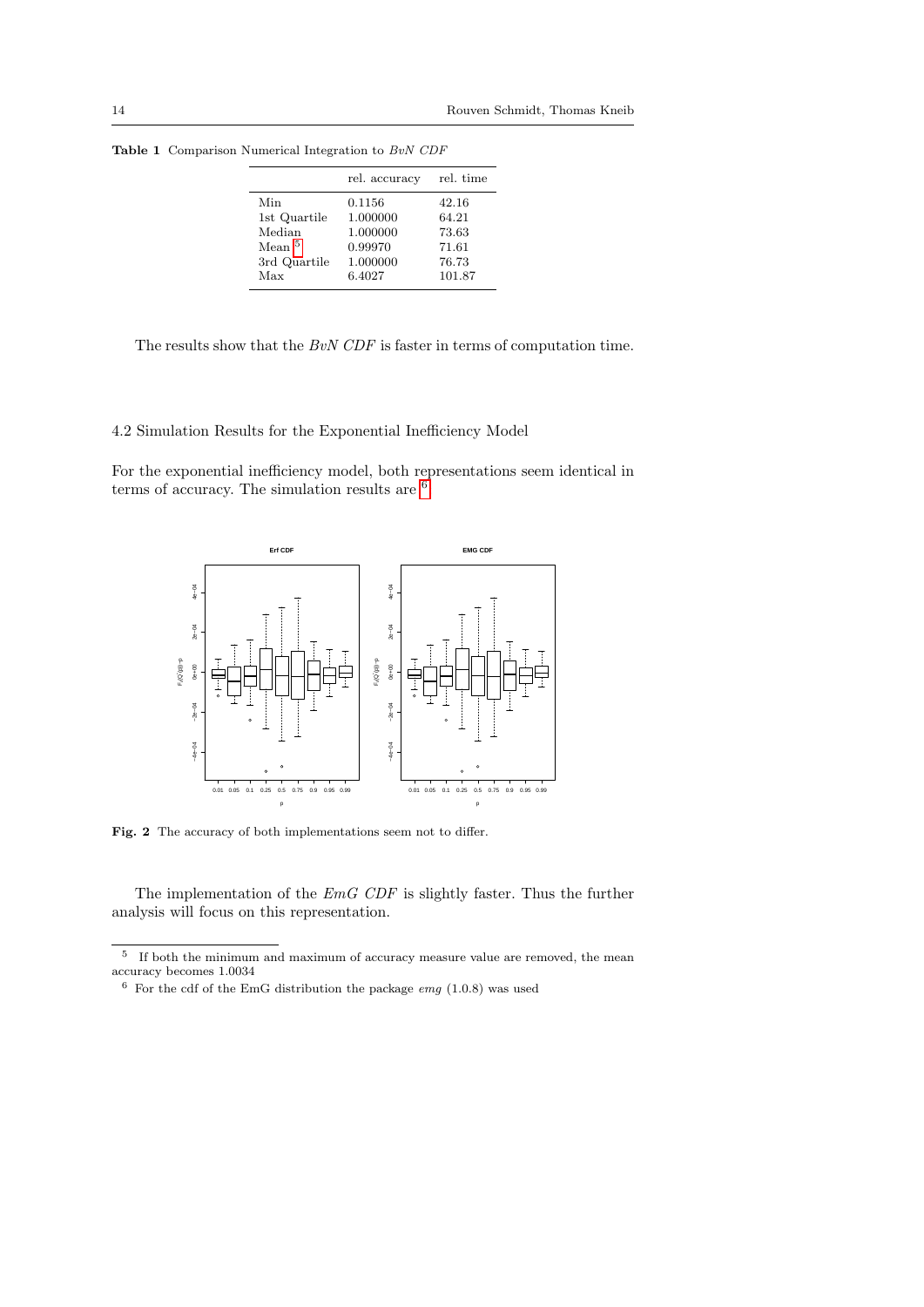| rel accuracy | rel time |
|--------------|----------|
| 1.000000     | 689.4    |
| 1.000000     | 1008.0   |
| 1.000000     | 1190.3   |
| 1.000000     | 1182.6   |
| 1.000000     | 1365.4   |
| 1.000000     | 1923.0   |
|              |          |

<span id="page-14-0"></span>Table 2 Comparison Numerical Integration to EmG CDF

The results in Table [2](#page-14-0) show that the EmG CDF is equally accurate and faster in terms of computation time compared to the numerical integration. The accuracy is close to the numerical integration.

A more detailed table of the simulation results for the  $BvN$  CDF and  $EmG$ CDF is presented in Section [6.1.](#page-18-0)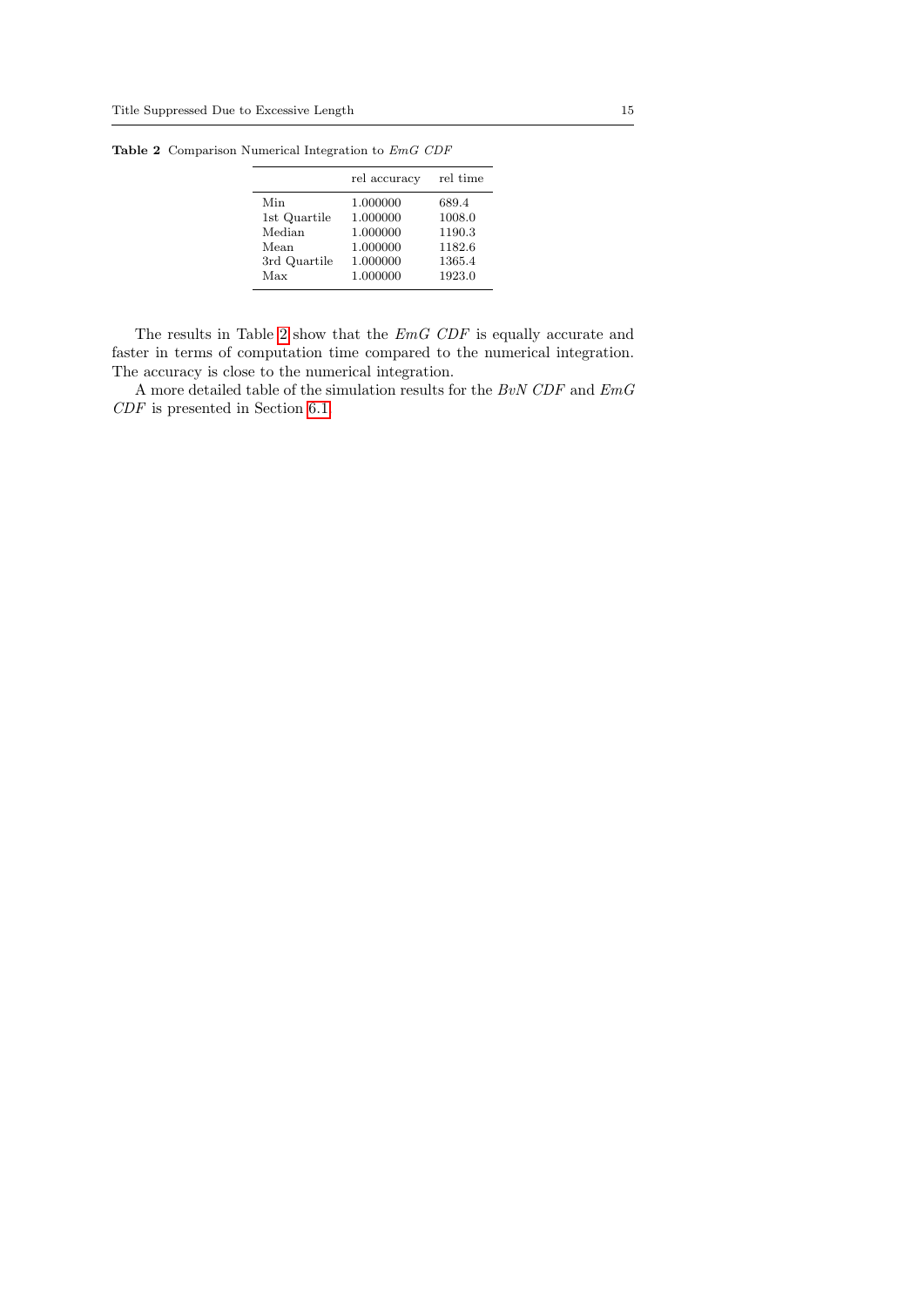## 5 Conclusions

The contribution of this paper are the analytical integrals of the cdf of the composed error term for the case of the inefficiency term following a truncated normal or exponential distribution. For the truncated normal inefficiency model the cdf can be written as the Owen CDF and BvN CDF, which are analytically the same but the numerical implementation of the latter is more accurate. In the exponential inefficiency model, the cdf is written as the Erf CDF and EmG CDF, which yield similiar results, in terms of accuracy with the second being faster to compute. The analytical representation of the cdfs allow for accurate and fast evaluation.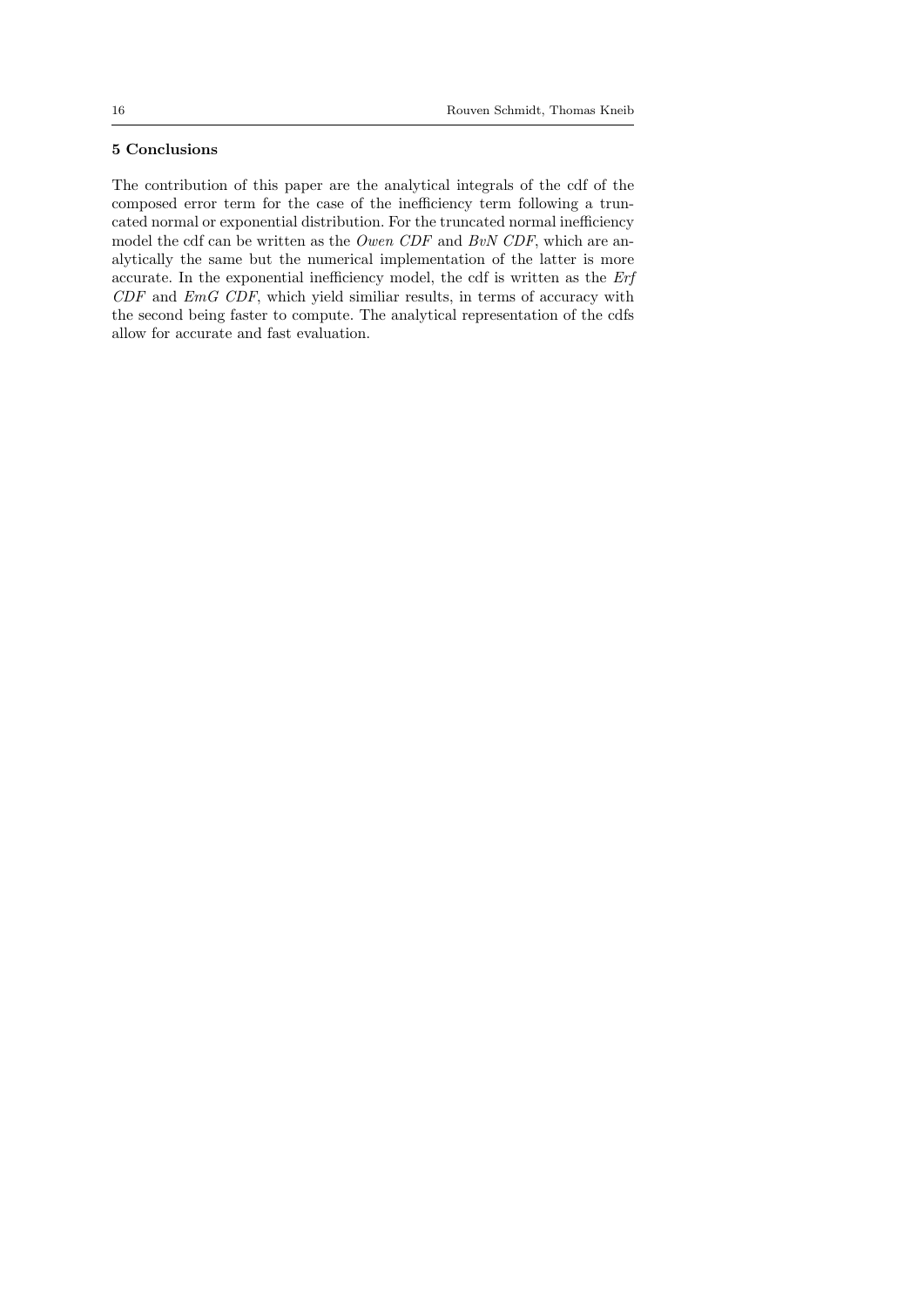Acknowledgements The authors would like to thank Alexander Ritz for his insights and helpful comments. His mathematical support played an integral part in the derivation of the presented work.

The authors received financial support from the German Research Foundation (DFG) within the research project KN 922/9-1

## Conflict of interest

The authors declare that they have no conflict of interest.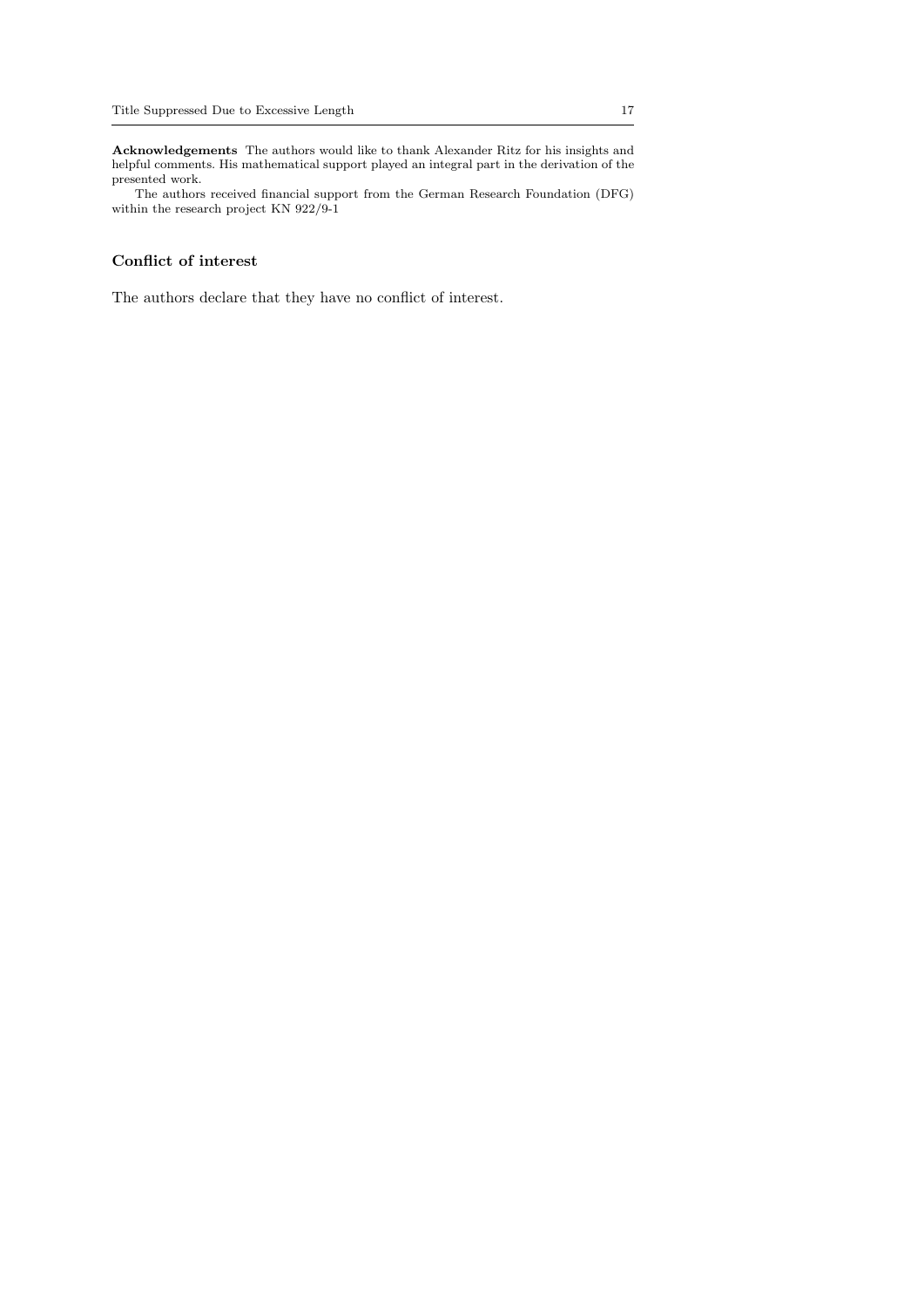#### References

- <span id="page-17-7"></span>Amsler C, Prokhorov A, Schmidt P (2014) Using copulas to model time dependence in stochastic frontier models. Econometric Reviews 33(5-6):497–522
- <span id="page-17-10"></span>Amsler C, Schmidt P, Tsay WJ (2019) Evaluating the cdf of the distribution of the stochastic frontier composed error. Journal of Productivity Analysis 52(1-3):29–35
- <span id="page-17-4"></span>Genius M, Stefanou SE, Tzouvelekas V (2012) Measuring productivity growth under factor non-substitution: An application to us steam-electric power generation utilities. European journal of operational research 220(3):844– 852

<span id="page-17-13"></span>Gladney H (1969) 11. f. dowden, jd swalen. Anal Chem 41:883

- <span id="page-17-1"></span>Kumbhakar SC, Wang HJ, Horncastle AP (2015) A practitioner's guide to stochastic frontier analysis using Stata. Cambridge University Press
- <span id="page-17-5"></span>Lai Hp, Huang CJ (2013) Maximum likelihood estimation of seemingly unrelated stochastic frontier regressions. Journal of Productivity Analysis  $40(1):1-14$
- <span id="page-17-0"></span>Meesters A (2014) A note on the assumed distributions in stochastic frontier models. Journal of Productivity Analysis 42(2):171–173
- <span id="page-17-3"></span>Meeusen W, van Den Broeck J (1977) Efficiency estimation from cobb-douglas production functions with composed error. International economic review pp 435–444
- <span id="page-17-11"></span>Owen DB (1956) Tables for computing bivariate normal probabilities. The Annals of Mathematical Statistics 27(4):1075–1090
- <span id="page-17-12"></span>Owen DB (1980) A table of normal integrals: A table. Communications in Statistics-Simulation and Computation 9(4):389–419
- <span id="page-17-9"></span>Sriboonchitta S, Liu J, Wiboonpongse A, Denoeux T (2017) A double-copula stochastic frontier model with dependent error components and correction for sample selection. International Journal of Approximate Reasoning 80:174–184
- <span id="page-17-2"></span>Stevenson RE (1980) Likelihood functions for generalized stochastic frontier estimation. Journal of econometrics 13(1):57–66
- <span id="page-17-8"></span>Tran KC, Tsionas EG (2015) Endogeneity in stochastic frontier models: Copula approach without external instruments. Economics Letters 133:85–88
- <span id="page-17-6"></span>Tsay WJ, Huang CJ, Fu TT, Ho IL (2013) A simple closed-form approximation for the cumulative distribution function of the composite error of stochastic frontier models. Journal of Productivity Analysis 39(3):259–269
- <span id="page-17-14"></span>Weisstein EW (1999) Double exponential integration. URL [https://](https://mathworld.wolfram.com/DoubleExponentialIntegration.html) [mathworld.wolfram.com/DoubleExponentialIntegration.html](https://mathworld.wolfram.com/DoubleExponentialIntegration.html), visited on 2012-03-20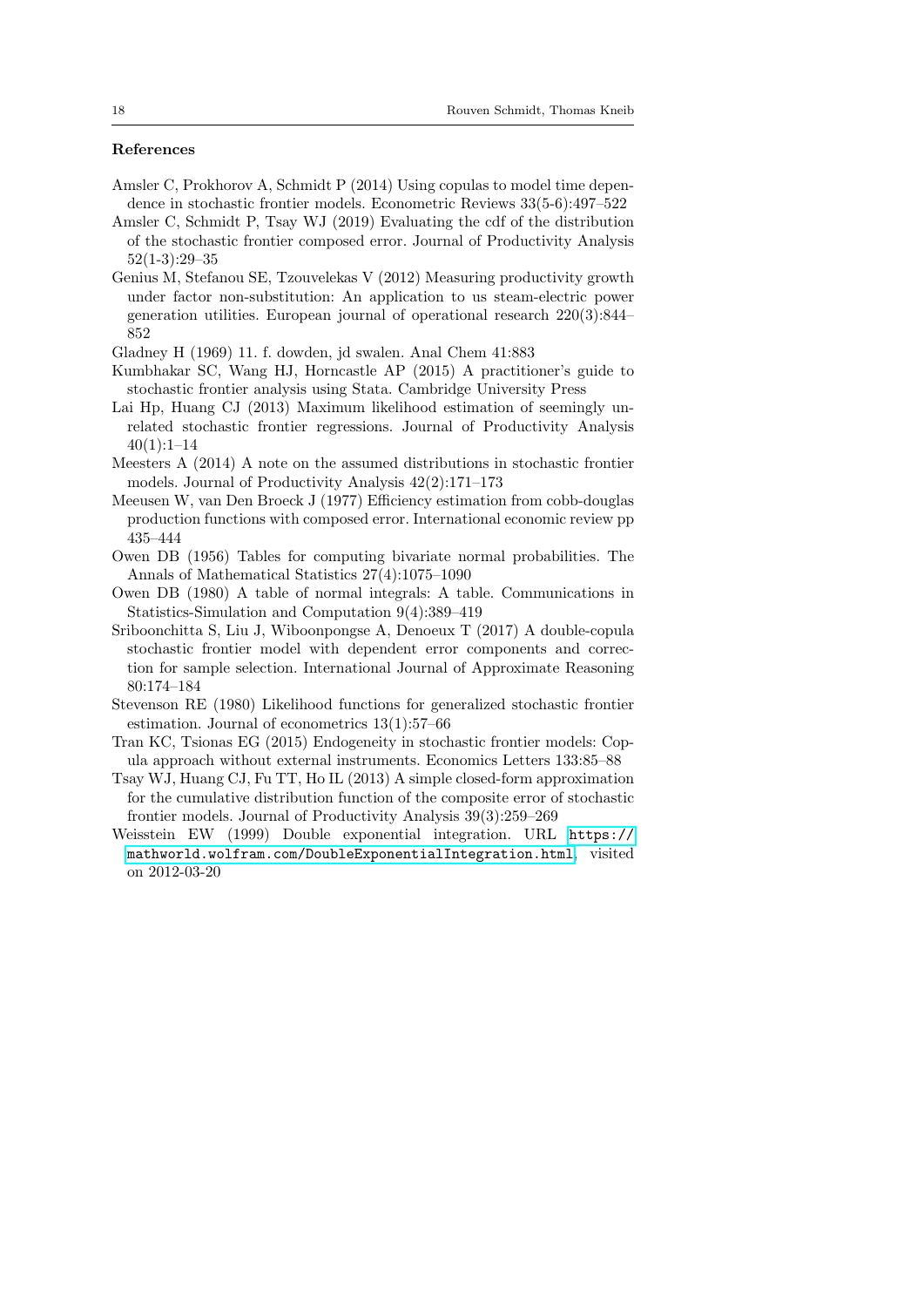## <span id="page-18-0"></span>6 Appendix

6.1 Simulation Result Tables

Table 3  $|F_{\epsilon}(Q^*(p)) - p|$  for  $\mu \in \{-8, -4\}$ ,  $\sigma_u \in \{0.25, 0.5, 1, 2, 4\}$  and  $\sigma_v \in \{0.25, 0.5, 1, 2, 4\}$ 

| $\mu$ | $\sigma_u$ | $\sigma_v$ | $p=0.01$ | $p=0.05$ | $p=0.1$  | $p=0.25$ | $p=0.5$  | $p=0.75$ | $p=0.9$  | $p=0.95$ | $p=0.99$ |
|-------|------------|------------|----------|----------|----------|----------|----------|----------|----------|----------|----------|
| $-8$  | 0.2        | 0.25       | 0.000005 | 0.000147 | 0.000287 | 0.000104 | 0.001174 | 0.000486 | 0.006924 | 0.006000 | 0.010000 |
| $-8$  | 0.2        | 0.50       | 0.000012 | 0.000138 | 0.000246 | 0.000263 | 0.000186 | 0.000074 | 0.000264 | 0.000484 | 0.000684 |
| $-8$  | $\rm 0.2$  | 1.00       | 0.000011 | 0.000010 | 0.000289 | 0.000757 | 0.000604 | 0.002656 | 0.003326 | 0.007290 | 0.002980 |
| $-8$  | 0.2        | 2.00       | 0.000035 | 0.000057 | 0.000189 | 0.000286 | 0.000030 | 0.000001 | 0.000049 | 0.000015 | 0.000003 |
| $-8$  | 0.2        | 4.00       | 0.000021 | 0.000016 | 0.000004 | 0.000084 | 0.000088 | 0.000027 | 0.000100 | 0.000081 | 0.000002 |
| $-8$  | 0.5        | 0.25       | 0.000032 | 0.000049 | 0.000089 | 0.000091 | 0.000043 | 0.000231 | 0.000028 | 0.000011 | 0.000010 |
| $-8$  | 0.5        | 0.50       | 0.000008 | 0.000101 | 0.000014 | 0.000120 | 0.000169 | 0.000018 | 0.000110 | 0.000053 | 0.000063 |
| $-8$  | 0.5        | 1.00       | 0.000020 | 0.000007 | 0.000031 | 0.000153 | 0.000065 | 0.000174 | 0.000248 | 0.000038 | 0.000030 |
| $-8$  | 0.5        | 2.00       | 0.000037 | 0.000187 | 0.000178 | 0.000066 | 0.000030 | 0.000081 | 0.000109 | 0.000087 | 0.000007 |
| $-8$  | 0.5        | 4.00       | 0.000026 | 0.000007 | 0.000002 | 0.000053 | 0.000218 | 0.000159 | 0.000039 | 0.000114 | 0.000023 |
| $-8$  | 1.0        | 0.25       | 0.000009 | 0.000001 | 0.000110 | 0.000143 | 0.000041 | 0.000017 | 0.000082 | 0.000071 | 0.000012 |
| $-8$  | 1.0        | 0.50       | 0.000049 | 0.000080 | 0.000001 | 0.000120 | 0.000141 | 0.000020 | 0.000050 | 0.000035 | 0.000057 |
| $-8$  | 1.0        | 1.00       | 0.000017 | 0.000016 | 0.000005 | 0.000005 | 0.000100 | 0.000026 | 0.000046 | 0.000087 | 0.000015 |
| $-8$  | 1.0        | 2.00       | 0.000065 | 0.000094 | 0.000041 | 0.000108 | 0.000191 | 0.000216 | 0.000136 | 0.000073 | 0.000031 |
| $-8$  | 1.0        | 4.00       | 0.000088 | 0.000211 | 0.000215 | 0.000238 | 0.000145 | 0.000111 | 0.000009 | 0.000066 | 0.000030 |
| $-8$  | 2.0        | 0.25       | 0.000015 | 0.000061 | 0.000091 | 0.000120 | 0.000036 | 0.000202 | 0.000108 | 0.000116 | 0.000042 |
| $-8$  | 2.0        | 0.50       | 0.000024 | 0.000018 | 0.000122 | 0.000137 | 0.000278 | 0.000170 | 0.000008 | 0.000082 | 0.000006 |
| $-8$  | 2.0        | 1.00       | 0.000004 | 0.000089 | 0.000082 | 0.000063 | 0.000066 | 0.000078 | 0.000026 | 0.000048 | 0.000005 |
| $-8$  | 2.0        | 2.00       | 0.000040 | 0.000120 | 0.000088 | 0.000100 | 0.000039 | 0.000244 | 0.000006 | 0.000051 | 0.000031 |
| $-8$  | 2.0        | 4.00       | 0.000024 | 0.000014 | 0.000014 | 0.000078 | 0.000156 | 0.000075 | 0.000109 | 0.000055 | 0.000062 |
| $-8$  | 4.0        | 0.25       | 0.000028 | 0.000081 | 0.000129 | 0.000035 | 0.000147 | 0.000053 | 0.000023 | 0.000051 | 0.000031 |
| $-8$  | 4.0        | 0.50       | 0.000031 | 0.000136 | 0.000099 | 0.000024 | 0.000062 | 0.000185 | 0.000165 | 0.000130 | 0.000047 |
| $-8$  | 4.0        | 1.00       | 0.000025 | 0.000046 | 0.000104 | 0.000363 | 0.000291 | 0.000026 | 0.000103 | 0.000003 | 0.000007 |
| $-8$  | 4.0        | 2.00       | 0.000017 | 0.000002 | 0.000114 | 0.000051 | 0.000107 | 0.000208 | 0.000010 | 0.000084 | 0.000018 |
| $-8$  | 4.0        | 4.00       | 0.000001 | 0.000052 | 0.000040 | 0.000010 | 0.000071 | 0.000148 | 0.000039 | 0.000042 | 0.000068 |
| $-4$  | $0.2\,$    | 0.25       | 0.000013 | 0.000179 | 0.000210 | 0.000011 | 0.000118 | 0.000119 | 0.000084 | 0.000020 | 0.000061 |
| $-4$  | 0.2        | 0.50       | 0.000041 | 0.000090 | 0.000188 | 0.000165 | 0.000201 | 0.000155 | 0.000091 | 0.000085 | 0.000036 |
| $-4$  | 0.2        | 1.00       | 0.000033 | 0.000067 | 0.000106 | 0.000040 | 0.000132 | 0.000073 | 0.000005 | 0.000020 | 0.000019 |
| $-4$  | 0.2        | 2.00       | 0.000008 | 0.000004 | 0.000069 | 0.000127 | 0.000078 | 0.000145 | 0.000006 | 0.000060 | 0.000014 |
| $-4$  | 0.2        | 4.00       | 0.000033 | 0.000049 | 0.000094 | 0.000076 | 0.000285 | 0.000168 | 0.000112 | 0.000115 | 0.000005 |
| $-4$  | 0.5        | 0.25       | 0.000027 | 0.000025 | 0.000079 | 0.000061 | 0.000232 | 0.000087 | 0.000049 | 0.000023 | 0.000015 |
| $-4$  | 0.5        | 0.50       | 0.000007 | 0.000026 | 0.000022 | 0.000091 | 0.000179 | 0.000022 | 0.000000 | 0.000022 | 0.000025 |
| $-4$  | 0.5        | 1.00       | 0.000034 | 0.000142 | 0.000117 | 0.000009 | 0.000028 | 0.000122 | 0.000073 | 0.000084 | 0.000041 |
| $-4$  | 0.5        | 2.00       | 0.000034 | 0.000027 | 0.000060 | 0.000067 | 0.000117 | 0.000122 | 0.000085 | 0.000148 | 0.000004 |
| $-4$  | 0.5        | 4.00       | 0.000023 | 0.000024 | 0.000112 | 0.000203 | 0.000093 | 0.000293 | 0.000162 | 0.000022 | 0.000015 |
| $-4$  | 1.0        | 0.25       | 0.000026 | 0.000068 | 0.000037 | 0.000035 | 0.000012 | 0.000080 | 0.000072 | 0.000025 | 0.000002 |
| $-4$  | 1.0        | 0.50       | 0.000029 | 0.000037 | 0.000121 | 0.000022 | 0.000162 | 0.000193 | 0.000083 | 0.000070 | 0.000023 |
| $-4$  | 1.0        | 1.00       | 0.000047 | 0.000089 | 0.000106 | 0.000110 | 0.000191 | 0.000253 | 0.000081 | 0.000009 | 0.000049 |
| $-4$  | 1.0        | 2.00       | 0.000033 | 0.000018 | 0.000014 | 0.000064 | 0.000117 | 0.000101 | 0.000026 | 0.000041 | 0.000033 |
| $-4$  | 1.0        | 4.00       | 0.000022 | 0.000090 | 0.000056 | 0.000008 | 0.000108 | 0.000074 | 0.000062 | 0.000064 | 0.000026 |
| $-4$  | 2.0        | 0.25       | 0.000010 | 0.000014 | 0.000104 | 0.000095 | 0.000134 | 0.000057 | 0.000062 | 0.000023 | 0.000005 |
| $-4$  | 2.0        | 0.50       | 0.000041 | 0.000105 | 0.000035 | 0.000099 | 0.000007 | 0.000041 | 0.000015 | 0.000057 | 0.000005 |
| $-4$  | 2.0        | 1.00       | 0.000030 | 0.000085 | 0.000202 | 0.000210 | 0.000256 | 0.000384 | 0.000085 | 0.000041 | 0.000006 |
| $-4$  | 2.0        | 2.00       | 0.000027 | 0.000085 | 0.000003 | 0.000045 | 0.000175 | 0.000258 | 0.000117 | 0.000022 | 0.000005 |
| $-4$  | 2.0        | 4.00       | 0.000001 | 0.000006 | 0.000063 | 0.000068 | 0.000000 | 0.000045 | 0.000111 | 0.000034 | 0.000018 |
| $-4$  | 4.0        | 0.25       | 0.000079 | 0.000101 | 0.000105 | 0.000082 | 0.000061 | 0.000274 | 0.000180 | 0.000118 | 0.000025 |
| $-4$  | 4.0        | 0.50       | 0.000058 | 0.000018 | 0.000019 | 0.000066 | 0.000097 | 0.000213 | 0.000046 | 0.000014 | 0.000016 |
| $-4$  | 4.0        | 1.00       | 0.000058 | 0.000012 | 0.000046 | 0.000189 | 0.000135 | 0.000232 | 0.000229 | 0.000067 | 0.000004 |
| $-4$  | 4.0        | 2.00       | 0.000016 | 0.000069 | 0.000060 | 0.000034 | 0.000047 | 0.000013 | 0.000030 | 0.000026 | 0.000016 |
| $-4$  | 4.0        | 4.00       | 0.000018 | 0.000185 | 0.000160 | 0.000212 | 0.000377 | 0.000119 | 0.000033 | 0.000029 | 0.000022 |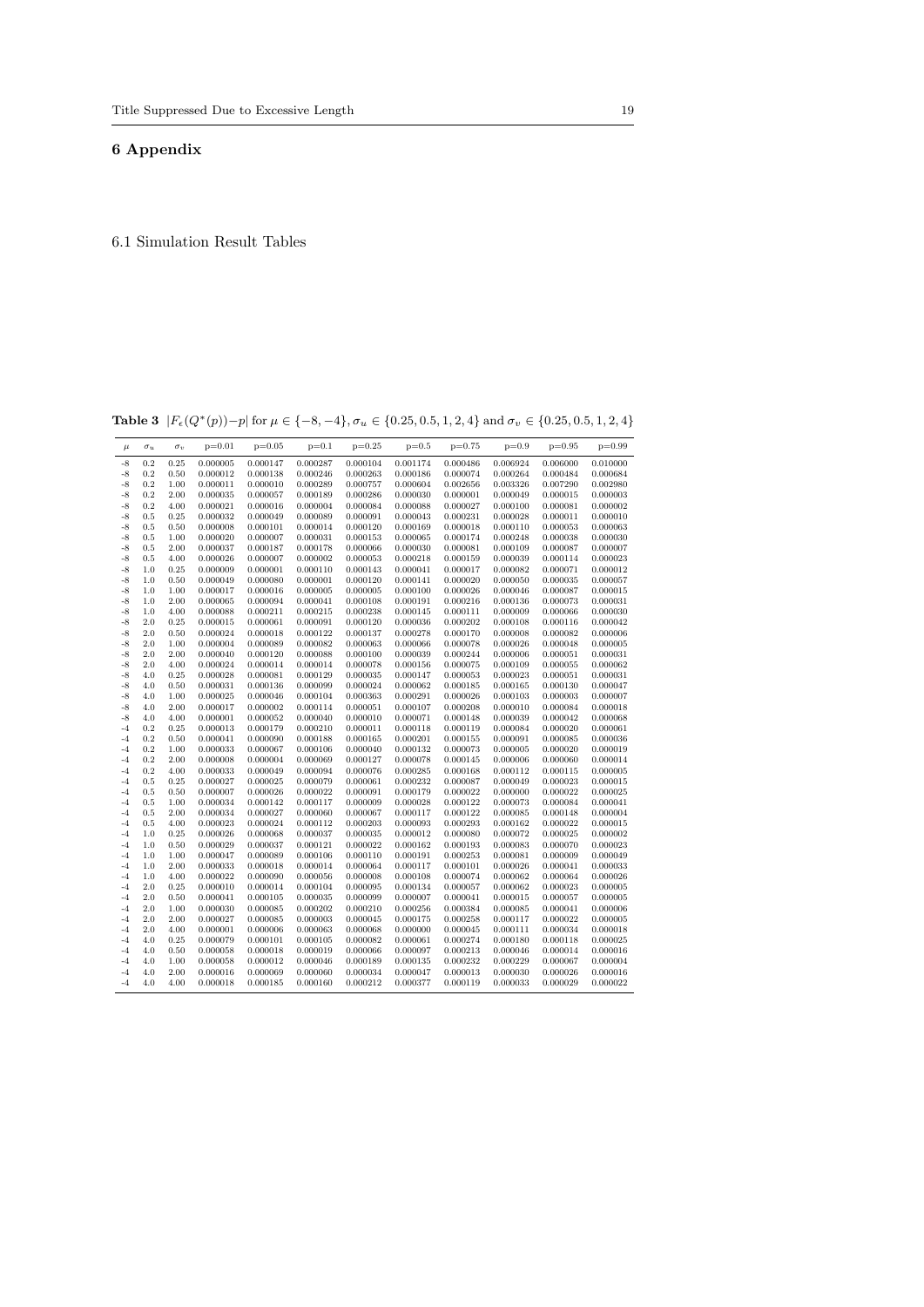20 Rouven Schmidt, Thomas Kneib

| $\mu$ | $\sigma_u$ | $\sigma_v$ | $p=0.01$ | $p=0.05$ | $p=0.1$  | $p=0.25$ | $p=0.5$  | $p=0.75$ | $p=0.9$  | $p=0.95$ | $p=0.99$ |
|-------|------------|------------|----------|----------|----------|----------|----------|----------|----------|----------|----------|
| $-2$  | 0.2        | 0.25       | 0.000027 | 0.000072 | 0.000101 | 0.000243 | 0.000195 | 0.000120 | 0.000003 | 0.000007 | 0.000013 |
| $-2$  | 0.2        | 0.50       | 0.000020 | 0.000001 | 0.000019 | 0.000063 | 0.000018 | 0.000165 | 0.000007 | 0.000065 | 0.000025 |
| $-2$  | 0.2        | 1.00       | 0.000010 | 0.000013 | 0.000009 | 0.000039 | 0.000160 | 0.000347 | 0.000161 | 0.000001 | 0.000002 |
| $-2$  | 0.2        | 2.00       | 0.000001 | 0.000004 | 0.000099 | 0.000071 | 0.000029 | 0.000160 | 0.000100 | 0.000034 | 0.000040 |
| $-2$  | 0.2        | 4.00       | 0.000008 | 0.000094 | 0.000150 | 0.000107 | 0.000156 | 0.000001 | 0.000052 | 0.000002 | 0.000025 |
| $-2$  | 0.5        | 0.25       | 0.000009 | 0.000094 | 0.000078 | 0.000013 | 0.000076 | 0.000188 | 0.000047 | 0.000010 | 0.000018 |
| $-2$  | 0.5        | 0.50       | 0.000027 | 0.000001 | 0.000112 | 0.000192 | 0.000251 | 0.000296 | 0.000181 | 0.000029 | 0.000014 |
| $-2$  | 0.5        | 1.00       | 0.000048 | 0.000093 | 0.000060 | 0.000220 | 0.000114 | 0.000069 | 0.000004 | 0.000010 | 0.000006 |
| $-2$  | 0.5        | 2.00       | 0.000025 | 0.000078 | 0.000139 | 0.000066 | 0.000156 | 0.000138 | 0.000048 | 0.000062 | 0.000008 |
| $-2$  | 0.5        | 4.00       | 0.000000 | 0.000007 | 0.000069 | 0.000026 | 0.000052 | 0.000152 | 0.000035 | 0.000064 | 0.000028 |
| $-2$  | 1.0        | 0.25       | 0.000019 | 0.000201 | 0.000152 | 0.000230 | 0.000052 | 0.000185 | 0.000181 | 0.000170 | 0.000003 |
| $-2$  | 1.0        | 0.50       | 0.000027 | 0.000021 | 0.000016 | 0.000025 | 0.000041 | 0.000245 | 0.000198 | 0.000043 | 0.000015 |
| $-2$  | 1.0        | 1.00       | 0.000004 | 0.000096 | 0.000108 | 0.000118 | 0.000057 | 0.000021 | 0.000043 | 0.000060 | 0.000024 |
| $-2$  | 1.0        | 2.00       | 0.000010 | 0.000055 | 0.000128 | 0.000142 | 0.000007 | 0.000119 | 0.000040 | 0.000002 | 0.000032 |
| $-2$  | 1.0        | 4.00       | 0.000056 | 0.000013 | 0.000041 | 0.000061 | 0.000049 | 0.000111 | 0.000024 | 0.000042 | 0.000034 |
| $-2$  | 2.0        | 0.25       | 0.000060 | 0.000085 | 0.000124 | 0.000069 | 0.000141 | 0.000047 | 0.000033 | 0.000002 | 0.000003 |
| $-2$  | 2.0        | 0.50       | 0.000062 | 0.000080 | 0.000022 | 0.000058 | 0.000049 | 0.000015 | 0.000029 | 0.000090 | 0.000039 |
| $-2$  | 2.0        | 1.00       | 0.000028 | 0.000122 | 0.000055 | 0.000098 | 0.000200 | 0.000010 | 0.000017 | 0.000028 | 0.000045 |
| $-2$  | 2.0        | 2.00       | 0.000027 | 0.000005 | 0.000026 | 0.000053 | 0.000031 | 0.000171 | 0.000054 | 0.000087 | 0.000036 |
| $-2$  | 2.0        | 4.00       | 0.000012 | 0.000033 | 0.000036 | 0.000100 | 0.000042 | 0.000044 | 0.000009 | 0.000015 | 0.000025 |
| $-2$  | 4.0        | 0.25       | 0.000031 | 0.000079 | 0.000009 | 0.000097 | 0.000189 | 0.000012 | 0.000060 | 0.000004 | 0.000003 |
| $-2$  | 4.0        | 0.50       | 0.000011 | 0.000018 | 0.000082 | 0.000193 | 0.000062 | 0.000005 | 0.000006 | 0.000012 | 0.000001 |
| $-2$  | 4.0        | 1.00       | 0.000002 | 0.000005 | 0.000017 | 0.000175 | 0.000108 | 0.000251 | 0.000040 | 0.000069 | 0.000011 |
| $-2$  | 4.0        | 2.00       | 0.000009 | 0.000058 | 0.000010 | 0.000071 | 0.000103 | 0.000181 | 0.000023 | 0.000084 | 0.000024 |
| $-2$  | 4.0        | 4.00       | 0.000029 | 0.000017 | 0.000027 | 0.000012 | 0.000080 | 0.000086 | 0.000048 | 0.000012 | 0.000025 |
| -1    | 0.2        | 0.25       | 0.000039 | 0.000122 | 0.000108 | 0.000191 | 0.000342 | 0.000085 | 0.000003 | 0.000012 | 0.000013 |
| -1    | 0.2        | 0.50       | 0.000015 | 0.000061 | 0.000058 | 0.000236 | 0.000168 | 0.000027 | 0.000005 | 0.000066 | 0.000012 |
| $-1$  | 0.2        | 1.00       | 0.000027 | 0.000052 | 0.000090 | 0.000155 | 0.000099 | 0.000291 | 0.000090 | 0.000080 | 0.000007 |
| -1    | 0.2        | 2.00       | 0.000051 | 0.000164 | 0.000152 | 0.000128 | 0.000010 | 0.000142 | 0.000000 | 0.000008 | 0.000014 |
| $-1$  | 0.2        | 4.00       | 0.000036 | 0.000028 | 0.000064 | 0.000311 | 0.000184 | 0.000047 | 0.000081 | 0.000026 | 0.000048 |
| $-1$  | 0.5        | 0.25       | 0.000001 | 0.000001 | 0.000067 | 0.000019 | 0.000128 | 0.000047 | 0.000020 | 0.000010 | 0.000009 |
| $-1$  | 0.5        | 0.50       | 0.000013 | 0.000048 | 0.000042 | 0.000169 | 0.000145 | 0.000198 | 0.000190 | 0.000141 | 0.000028 |
| -1    | 0.5        | 1.00       | 0.000029 | 0.000026 | 0.000083 | 0.000030 | 0.000063 | 0.000054 | 0.000034 | 0.000051 | 0.000001 |
| $-1$  | 0.5        | 2.00       | 0.000016 | 0.000028 | 0.000004 | 0.000111 | 0.000133 | 0.000054 | 0.000113 | 0.000031 | 0.000008 |
| -1    | 0.5        | 4.00       | 0.000005 | 0.000023 | 0.000010 | 0.000091 | 0.000181 | 0.000162 | 0.000223 | 0.000137 | 0.000039 |
| -1    | 1.0        | 0.25       | 0.000011 | 0.000086 | 0.000000 | 0.000032 | 0.000016 | 0.000083 | 0.000223 | 0.000153 | 0.000064 |
| $-1$  | 1.0        | 0.50       | 0.000024 | 0.000038 | 0.000064 | 0.000049 | 0.000056 | 0.000097 | 0.000040 | 0.000013 | 0.000003 |
| -1    | 1.0        | 1.00       | 0.000004 | 0.000053 | 0.000112 | 0.000160 | 0.000289 | 0.000248 | 0.000078 | 0.000018 | 0.000014 |
| -1    | 1.0        | 2.00       | 0.000028 | 0.000074 | 0.000116 | 0.000194 | 0.000196 | 0.000046 | 0.000035 | 0.000031 | 0.000024 |
| $-1$  | 1.0        | 4.00       | 0.000031 | 0.000034 | 0.000150 | 0.000264 | 0.000128 | 0.000107 | 0.000131 | 0.000066 | 0.000042 |
| -1    | 2.0        | 0.25       | 0.000022 | 0.000027 | 0.000094 | 0.000029 | 0.000139 | 0.000086 | 0.000030 | 0.000083 | 0.000028 |
| $-1$  | $2.0\,$    | 0.50       | 0.000022 | 0.000050 | 0.000069 | 0.000008 | 0.000002 | 0.000020 | 0.000036 | 0.000041 | 0.000019 |
| -1    | 2.0        | 1.00       | 0.000002 | 0.000046 | 0.000061 | 0.000169 | 0.000155 | 0.000175 | 0.000040 | 0.000101 | 0.000030 |
| -1    | 2.0        | 2.00       | 0.000025 | 0.000056 | 0.000019 | 0.000172 | 0.000129 | 0.000055 | 0.000032 | 0.000004 | 0.000025 |
| $-1$  | 2.0        | 4.00       | 0.000028 | 0.000054 | 0.000082 | 0.000060 | 0.000114 | 0.000177 | 0.000029 | 0.000113 | 0.000027 |
| -1    | 4.0        | 0.25       | 0.000021 | 0.000151 | 0.000047 | 0.000112 | 0.000095 | 0.000131 | 0.000032 | 0.000023 | 0.000020 |
| $-1$  | 4.0        | 0.50       | 0.000028 | 0.000062 | 0.000023 | 0.000063 | 0.000243 | 0.000198 | 0.000038 | 0.000026 | 0.000035 |
| $-1$  | 4.0        | 1.00       | 0.000006 | 0.000022 | 0.000054 | 0.000149 | 0.000176 | 0.000046 | 0.000088 | 0.000038 | 0.000004 |
| -1    | 4.0        | 2.00       | 0.000037 | 0.000127 | 0.000102 | 0.000050 | 0.000021 | 0.000013 | 0.000044 | 0.000020 | 0.000012 |
| $-1$  | 4.0        | 4.00       | 0.000038 | 0.000067 | 0.000009 | 0.000145 | 0.000144 | 0.000186 | 0.000013 | 0.000044 | 0.000023 |

Table 4  $|F_{\epsilon}(Q^*(p)) - p|$  for  $\mu \in \{-2, -1\}$ ,  $\sigma_u \in \{0.25, 0.5, 1, 2, 4\}$  and  $\sigma_v \in \{0.25, 0.5, 1, 2, 4\}$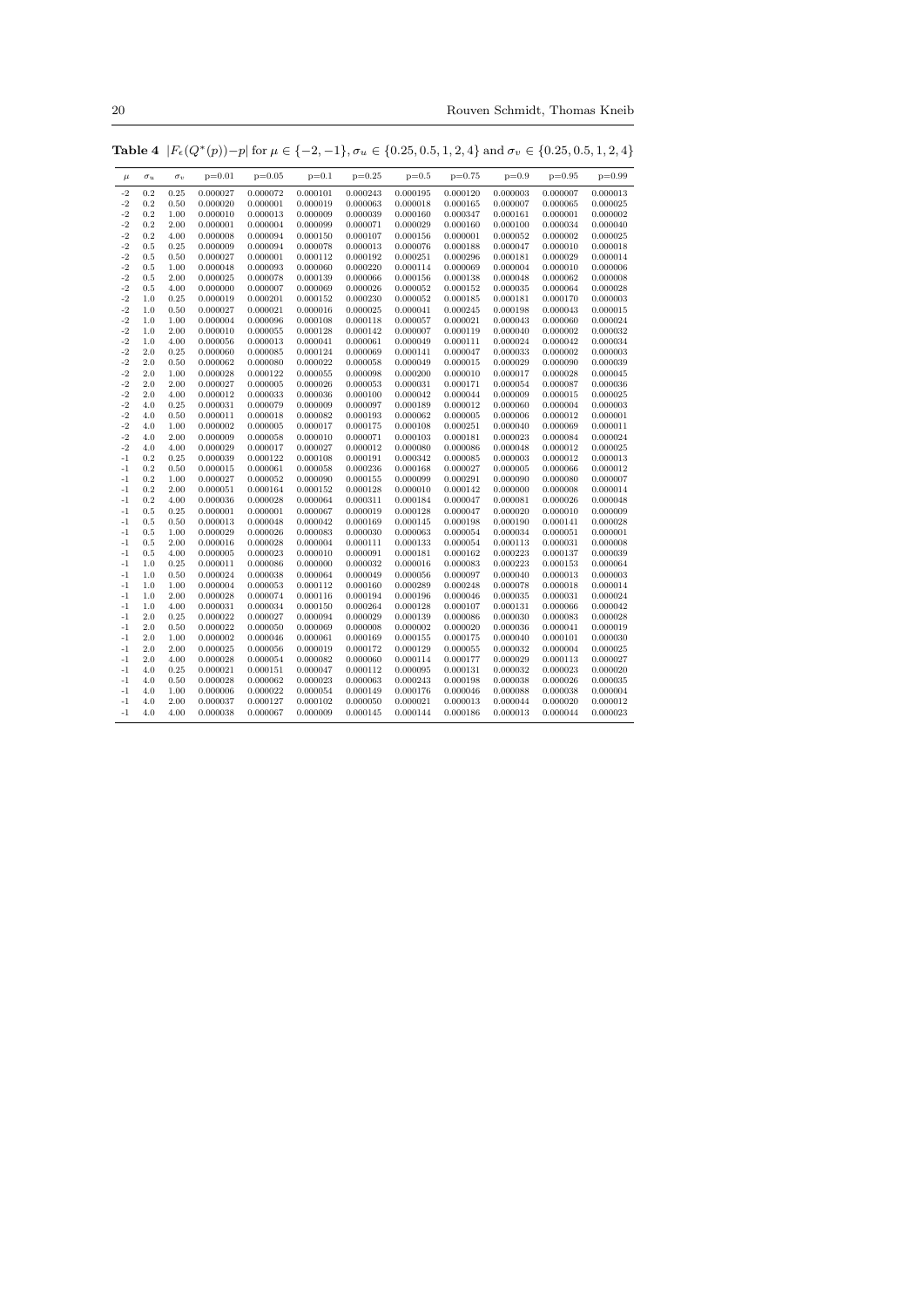Title Suppressed Due to Excessive Length 21

| $\mu$                            | $\sigma_u$ | $\sigma_v$   | $p=0.01$             | $p=0.05$             | $p=0.1$              | $p=0.25$             | $p=0.5$              | $p=0.75$             | $p=0.9$              | $p=0.95$             | $p=0.99$             |
|----------------------------------|------------|--------------|----------------------|----------------------|----------------------|----------------------|----------------------|----------------------|----------------------|----------------------|----------------------|
| 1                                | 0.2        | 0.25         | 0.000008             | 0.000013             | 0.000109             | 0.000024             | 0.000052             | 0.000219             | 0.000064             | 0.000072             | 0.000026             |
| $\,1$                            | 0.2        | 0.50         | 0.000004             | 0.000008             | 0.000131             | 0.000399             | 0.000125             | 0.000028             | 0.000052             | 0.000068             | 0.000015             |
| 1                                | 0.2        | 1.00         | 0.000042             | 0.000073             | 0.000109             | 0.000048             | 0.000105             | 0.000032             | 0.000006             | 0.000015             | 0.000004             |
| 1                                | 0.2        | 2.00         | 0.000022             | 0.000089             | 0.000082             | 0.000148             | 0.000197             | 0.000127             | 0.000044             | 0.000062             | 0.000012             |
| $\mathbf{1}$                     | 0.2        | 4.00         | 0.000048             | 0.000097             | 0.000187             | 0.000259             | 0.000023             | 0.000134             | 0.000114             | 0.000034             | 0.000050             |
| $\mathbf 1$                      | 0.5        | 0.25         | 0.000029             | 0.000005             | 0.000032             | 0.000180             | 0.000056             | 0.000221             | 0.000071             | 0.000057             | 0.000041             |
| $\mathbf 1$                      | 0.5        | 0.50         | 0.000031             | 0.000025             | 0.000045             | 0.000033             | 0.000263             | 0.000175             | 0.000222             | 0.000161             | 0.000022             |
| $\,1$                            | 0.5        | 1.00         | 0.000032             | 0.000121             | 0.000061             | 0.000018             | 0.000022             | 0.000006             | 0.000035             | 0.000145             | 0.000018             |
| $\mathbf 1$                      | 0.5        | 2.00         | 0.000028             | 0.000027             | 0.000080             | 0.000069             | 0.000223             | 0.000030             | 0.000059             | 0.000066             | 0.000006             |
| $\,1$                            | 0.5        | 4.00         | 0.000032             | 0.000015             | 0.000074             | 0.000017             | 0.000014             | 0.000070             | 0.000103             | 0.000028             | 0.000016             |
| $\mathbf 1$                      | 1.0        | 0.25         | 0.000021             | 0.000021             | 0.000096             | 0.000036             | 0.000235             | 0.000144             | 0.000123             | 0.000048             | 0.000010             |
| $\mathbf 1$                      | 1.0        | 0.50         | 0.000015             | 0.000229             | 0.000128             | 0.000192             | 0.000147             | 0.000142             | 0.000115             | 0.000020             | 0.000012             |
| $\,1$                            | 1.0        | 1.00         | 0.000040             | 0.000076             | 0.000127             | 0.000289             | 0.000249             | 0.000161             | 0.000106             | 0.000103             | 0.000056             |
| $\mathbf 1$                      | 1.0        | 2.00         | 0.000002             | 0.000010             | 0.000053             | 0.000106             | 0.000154             | 0.000082             | 0.000031             | 0.000001             | 0.000010             |
| $\,1$                            | 1.0        | 4.00         | 0.000068             | 0.000112             | 0.000051             | 0.000171             | 0.000073             | 0.000039             | 0.000009             | 0.000047             | 0.000062             |
| 1                                | 2.0        | 0.25         | 0.000075             | 0.000108             | 0.000230             | 0.000269             | 0.000195             | 0.000052             | 0.000023             | 0.000021             | 0.000078             |
| $\mathbf 1$                      | 2.0        | 0.50         | 0.000024             | 0.000010             | 0.000121             | 0.000227             | 0.000041             | 0.000053             | 0.000021             | 0.000008             | 0.000015             |
| $\mathbf 1$                      | 2.0        | 1.00         | 0.000015             | 0.000005             | 0.000005             | 0.000103             | 0.000313             | 0.000072             | 0.000016             | 0.000073             | 0.000005             |
| $\mathbf 1$                      | 2.0        | 2.00         | 0.000008             | 0.000007             | 0.000010             | 0.000222             | 0.000098             | 0.000146             | 0.000117             | 0.000003             | 0.000014             |
| $\mathbf 1$                      | 2.0        | 4.00         | 0.000008             | 0.000037             | 0.000072             | 0.000108             | 0.000021             | 0.000053             | 0.000046             | 0.000001             | 0.000008             |
| 1                                | 4.0        | 0.25         | 0.000039             | 0.000023             | 0.000063             | 0.000028             | 0.000141             | 0.000149             | 0.000037             | 0.000021             | 0.000008             |
| $\mathbf 1$                      | 4.0        | 0.50         | 0.000007             | 0.000032             | 0.000026             | 0.000208             | 0.000191             | 0.000062             | 0.000064             | 0.000061             | 0.000041             |
| $\,1$                            | 4.0        | 1.00         | 0.000012             | 0.000001             | 0.000024             | 0.000011             | 0.000165             | 0.000110             | 0.000028             | 0.000041             | 0.000050             |
| $\mathbf 1$                      | 4.0        | 2.00         | 0.000003             | 0.000017             | 0.000147             | 0.000033             | 0.000112             | 0.000031             | 0.000018             | 0.000006             | 0.000031             |
| $\mathbf 1$                      | 4.0        | 4.00         | 0.000004             | 0.000009             | 0.000037             | 0.000112             | 0.000154             | 0.000019             | 0.000179             | 0.000176             | 0.000028             |
| $\overline{2}$                   | 0.2        | 0.25         | 0.000031             | 0.000077             | 0.000039             | 0.000093             | 0.000156             | 0.000057             | 0.000004             | 0.000080             | 0.000030             |
| $\overline{2}$                   | 0.2        | 0.50         | 0.000050             | 0.000026             | 0.000128             | 0.000182             | 0.000036             | 0.000017             | 0.000043             | 0.000018             | 0.000012             |
| $\overline{2}$                   | 0.2        | 1.00         | 0.000022             | 0.000030             | 0.000013             | 0.000106             | 0.000089             | 0.000068             | 0.000106             | 0.000026             | 0.000010             |
| $\overline{2}$                   | 0.2        | 2.00         | 0.000023             | 0.000056             | 0.000013             | 0.000025             | 0.000199             | 0.000069             | 0.000052             | 0.000050             | 0.000015             |
| $\overline{2}$                   | 0.2        | 4.00         | 0.000025             | 0.000086             | 0.000197             | 0.000257             | 0.000412             | 0.000164             | 0.000069             | 0.000016             | 0.000037             |
| $\overline{2}$                   | 0.5        | 0.25         | 0.000014             | 0.000057             | 0.000039             | 0.000180             | 0.000039             | 0.000120             | 0.000088             | 0.000068             | 0.000025             |
| $\overline{2}$                   | 0.5        | 0.50         | 0.000010             | 0.000040             | 0.000073             | 0.000025             | 0.000137             | 0.000002             | 0.000179             | 0.000064             | 0.000033             |
| $\overline{2}$                   | 0.5        | 1.00         | 0.000068             | 0.000119             | 0.000148             | 0.000049             | 0.000141             | 0.000133             | 0.000136             | 0.000100             | 0.000021             |
| $\overline{2}$                   | 0.5        | 2.00         | 0.000010             | 0.000048             | 0.000065             | 0.000157             | 0.000164             | 0.000041             | 0.000004             | 0.000012             | 0.000027             |
| $\overline{2}$                   | 0.5        | 4.00         | 0.000041             | 0.000082             | 0.000131             | 0.000214             | 0.000018             | 0.000093             | 0.000116             | 0.000069             | 0.000040             |
| $\overline{2}$                   | 1.0        | 0.25         | 0.000047             | 0.000118             | 0.000059             | 0.000064             | 0.000149             | 0.000050             | 0.000033             | 0.000065             | 0.000003             |
| $\overline{2}$                   | 1.0        | 0.50         | 0.000006             | 0.000070             | 0.000002             | 0.000118             | 0.000068             | 0.000080             | 0.000014             | 0.000052             | 0.000066             |
| $\overline{2}$<br>$\overline{2}$ | 1.0        | 1.00<br>2.00 | 0.000017             | 0.000052             | 0.000064             | 0.000052             | 0.000040             | 0.000100             | 0.000027             | 0.000017             | 0.000003             |
| $\overline{2}$                   | 1.0        |              | 0.000010             | 0.000057             | 0.000059             | 0.000121             | 0.000129             | 0.000111             | 0.000093             | 0.000008             | 0.000015             |
| $\overline{2}$                   | 1.0<br>2.0 | 4.00<br>0.25 | 0.000029<br>0.000027 | 0.000039<br>0.000058 | 0.000070<br>0.000026 | 0.000015<br>0.000061 | 0.000007<br>0.000011 | 0.000011<br>0.000060 | 0.000046<br>0.000119 | 0.000107<br>0.000129 | 0.000031<br>0.000015 |
| $\overline{2}$                   | 2.0        | 0.50         | 0.000009             | 0.000061             | 0.000048             | 0.000046             | 0.000043             | 0.000079             | 0.000043             | 0.000051             | 0.000058             |
| $\overline{2}$                   | 2.0        | 1.00         | 0.000026             | 0.000046             | 0.000041             | 0.000040             | 0.000067             | 0.000061             | 0.000006             | 0.000048             | 0.000032             |
| $\overline{2}$                   | 2.0        | 2.00         | 0.000008             | 0.000092             | 0.000063             | 0.000076             | 0.000007             | 0.000108             | 0.000119             | 0.000037             | 0.000014             |
| $\overline{2}$                   | 2.0        | 4.00         | 0.000004             | 0.000059             | 0.000220             | 0.000318             | 0.000141             | 0.000103             | 0.000111             | 0.000111             | 0.000013             |
| $\overline{2}$                   | 4.0        | 0.25         | 0.000003             | 0.000057             | 0.000061             | 0.000001             | 0.000100             | 0.000169             | 0.000097             | 0.000030             | 0.000003             |
| $\overline{2}$                   | 4.0        | 0.50         | 0.000031             | 0.000007             | 0.000049             | 0.000003             | 0.000129             | 0.000080             | 0.000090             | 0.000098             | 0.000017             |
| $\overline{2}$                   | 4.0        | 1.00         | 0.000008             | 0.000087             | 0.000150             | 0.000164             | 0.000000             | 0.000119             | 0.000020             | 0.000033             | 0.000036             |
| $\overline{2}$                   | 4.0        | 2.00         | 0.000039             | 0.000045             | 0.000005             | 0.000292             | 0.000023             | 0.000049             | 0.000018             | 0.000014             | 0.000013             |
| $\overline{2}$                   | 4.0        | 4.00         | 0.000010             | 0.000022             | 0.000068             | 0.000060             | 0.000088             | 0.000171             | 0.000108             | 0.000088             | 0.000008             |
|                                  |            |              |                      |                      |                      |                      |                      |                      |                      |                      |                      |

Table 5  $|F_{\epsilon}(Q^*(p)) - p|$  for  $\mu \in \{1, 2\}, \sigma_u \in \{0.25, 0.5, 1, 2, 4\}$  and  $\sigma_v \in \{0.25, 0.5, 1, 2, 4\}$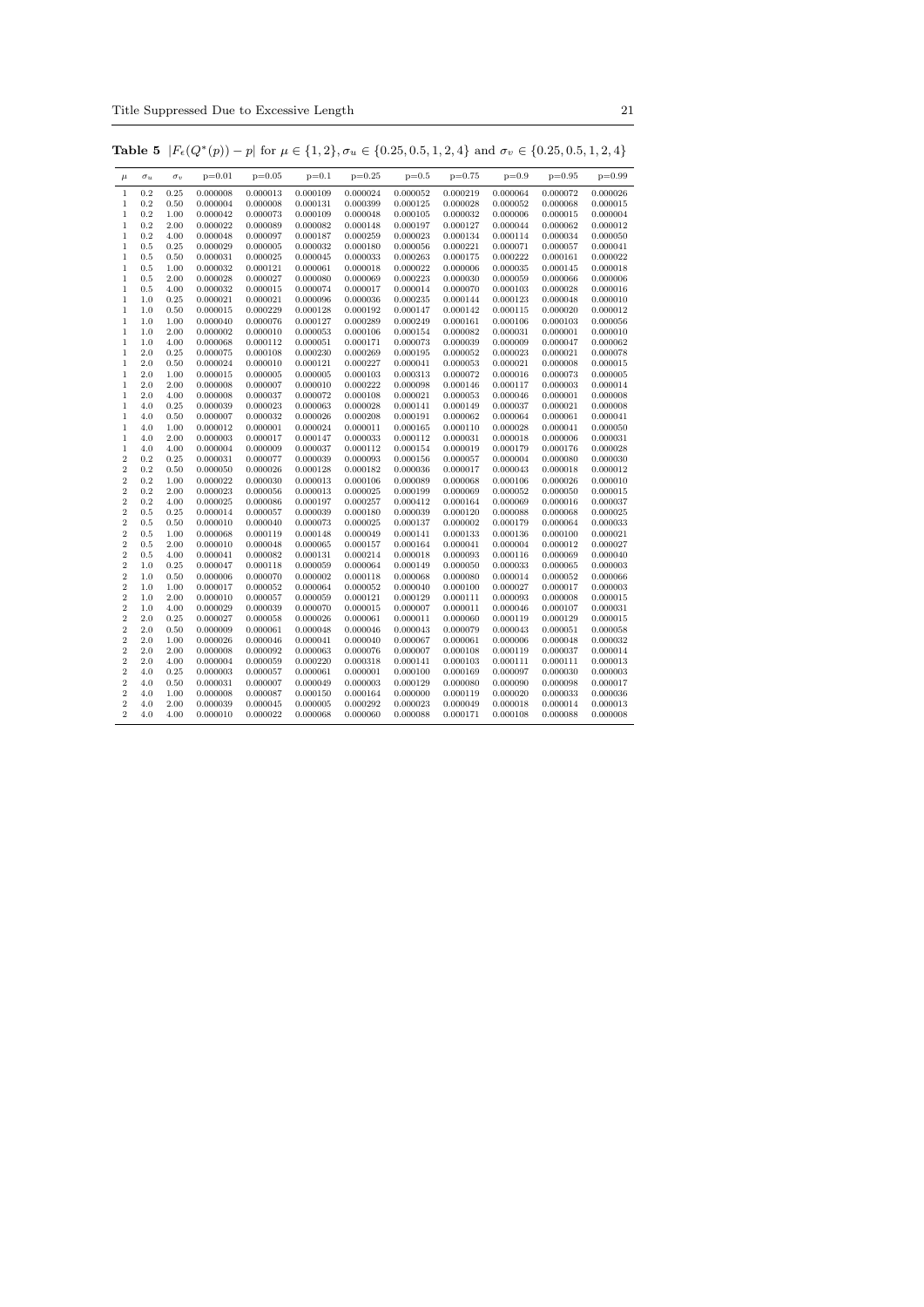22 Rouven Schmidt, Thomas Kneib

| $\mu$          | $\sigma_u$ | $\sigma_v$ | $p=0.01$ | $p=0.05$ | $p=0.1$  | $p=0.25$ | $p=0.5$  | $p=0.75$ | $p=0.9$  | $p=0.95$ | $p=0.99$ |
|----------------|------------|------------|----------|----------|----------|----------|----------|----------|----------|----------|----------|
| $\overline{4}$ | 0.2        | 0.25       | 0.000009 | 0.000023 | 0.000143 | 0.000033 | 0.000132 | 0.000080 | 0.000011 | 0.000030 | 0.000011 |
| $\overline{4}$ | 0.2        | $_{0.50}$  | 0.000029 | 0.000024 | 0.000039 | 0.000054 | 0.000191 | 0.000053 | 0.000076 | 0.000068 | 0.000024 |
| $\overline{4}$ | 0.2        | 1.00       | 0.000021 | 0.000025 | 0.000023 | 0.000106 | 0.000290 | 0.000170 | 0.000088 | 0.000084 | 0.000070 |
| $\overline{4}$ | 0.2        | 2.00       | 0.000039 | 0.000124 | 0.000196 | 0.000019 | 0.000181 | 0.000238 | 0.000129 | 0.000146 | 0.000018 |
| $\overline{4}$ | 0.2        | 4.00       | 0.000026 | 0.000027 | 0.000002 | 0.000200 | 0.000119 | 0.000101 | 0.000071 | 0.000041 | 0.000063 |
| 4              | 0.5        | 0.25       | 0.000014 | 0.000121 | 0.000018 | 0.000016 | 0.000180 | 0.000193 | 0.000122 | 0.000018 | 0.000033 |
| $\overline{4}$ | 0.5        | 0.50       | 0.000020 | 0.000107 | 0.000088 | 0.000146 | 0.000274 | 0.000086 | 0.000073 | 0.000131 | 0.000013 |
| $\overline{4}$ | 0.5        | 1.00       | 0.000036 | 0.000092 | 0.000171 | 0.000122 | 0.000189 | 0.000066 | 0.000083 | 0.000018 | 0.000038 |
| $\overline{4}$ | 0.5        | 2.00       | 0.000048 | 0.000052 | 0.000025 | 0.000225 | 0.000216 | 0.000248 | 0.000091 | 0.000115 | 0.000001 |
| $\overline{4}$ | 0.5        | 4.00       | 0.000010 | 0.000034 | 0.000096 | 0.000171 | 0.000056 | 0.000049 | 0.000030 | 0.000044 | 0.000022 |
| $\overline{4}$ | 1.0        | 0.25       | 0.000042 | 0.000064 | 0.000126 | 0.000029 | 0.000023 | 0.000013 | 0.000049 | 0.000101 | 0.000021 |
| $\overline{4}$ | 1.0        | $_{0.50}$  | 0.000044 | 0.000006 | 0.000115 | 0.000090 | 0.000039 | 0.000137 | 0.000050 | 0.000076 | 0.000062 |
| $\overline{4}$ | 1.0        | 1.00       | 0.000036 | 0.000035 | 0.000005 | 0.000036 | 0.000205 | 0.000048 | 0.000126 | 0.000081 | 0.000072 |
| $\overline{4}$ | 1.0        | 2.00       | 0.000005 | 0.000066 | 0.000060 | 0.000071 | 0.000013 | 0.000104 | 0.000136 | 0.000090 | 0.000044 |
| $\overline{4}$ | 1.0        | 4.00       | 0.000001 | 0.000079 | 0.000004 | 0.000297 | 0.000174 | 0.000137 | 0.000051 | 0.000035 | 0.000020 |
| $\overline{4}$ | 2.0        | 0.25       | 0.000003 | 0.000037 | 0.000006 | 0.000159 | 0.000094 | 0.000073 | 0.000084 | 0.000047 | 0.000032 |
| $\overline{4}$ | 2.0        | $_{0.50}$  | 0.000008 | 0.000015 | 0.000065 | 0.000020 | 0.000102 | 0.000098 | 0.000011 | 0.000084 | 0.000019 |
| $\overline{4}$ | 2.0        | 1.00       | 0.000015 | 0.000009 | 0.000011 | 0.000073 | 0.000129 | 0.000186 | 0.000009 | 0.000042 | 0.000029 |
| $\overline{4}$ | 2.0        | 2.00       | 0.000033 | 0.000082 | 0.000008 | 0.000118 | 0.000111 | 0.000144 | 0.000051 | 0.000052 | 0.000054 |
| $\overline{4}$ | 2.0        | 4.00       | 0.000004 | 0.000094 | 0.000157 | 0.000165 | 0.000288 | 0.000426 | 0.000190 | 0.000135 | 0.000018 |
| $\overline{4}$ | 4.0        | 0.25       | 0.000015 | 0.000060 | 0.000063 | 0.000101 | 0.000201 | 0.000244 | 0.000105 | 0.000076 | 0.000041 |
| $\overline{4}$ | 4.0        | 0.50       | 0.000036 | 0.000035 | 0.000039 | 0.000075 | 0.000043 | 0.000036 | 0.000115 | 0.000052 | 0.000021 |
| $\overline{4}$ | 4.0        | 1.00       | 0.000016 | 0.000005 | 0.000027 | 0.000160 | 0.000134 | 0.000161 | 0.000010 | 0.000044 | 0.000023 |
| 4              | 4.0        | 2.00       | 0.000046 | 0.000089 | 0.000151 | 0.000124 | 0.000055 | 0.000008 | 0.000090 | 0.000004 | 0.000065 |
| $\overline{4}$ | 4.0        | 4.00       | 0.000027 | 0.000033 | 0.000119 | 0.000088 | 0.000011 | 0.000058 | 0.000055 | 0.000079 | 0.000011 |
| 8              | 0.2        | 0.25       | 0.000058 | 0.000126 | 0.000074 | 0.000162 | 0.000257 | 0.000125 | 0.000128 | 0.000052 | 0.000012 |
| 8              | 0.2        | 0.50       | 0.000044 | 0.000030 | 0.000038 | 0.000206 | 0.000132 | 0.000181 | 0.000067 | 0.000048 | 0.000022 |
| 8              | 0.2        | 1.00       | 0.000005 | 0.000018 | 0.000039 | 0.000116 | 0.000275 | 0.000050 | 0.000057 | 0.000039 | 0.000043 |
| 8              | 0.2        | 2.00       | 0.000001 | 0.000038 | 0.000042 | 0.000144 | 0.000016 | 0.000194 | 0.000089 | 0.000220 | 0.000027 |
| 8              | 0.2        | 4.00       | 0.000066 | 0.000016 | 0.000000 | 0.000184 | 0.000696 | 0.000340 | 0.000080 | 0.000032 | 0.000026 |
| 8              | 0.5        | 0.25       | 0.000033 | 0.000041 | 0.000058 | 0.000122 | 0.000144 | 0.000130 | 0.000075 | 0.000012 | 0.000029 |
| 8              | 0.5        | 0.50       | 0.000022 | 0.000033 | 0.000002 | 0.000078 | 0.000228 | 0.000332 | 0.000253 | 0.000157 | 0.000003 |
| 8              | 0.5        | 1.00       | 0.000038 | 0.000019 | 0.000023 | 0.000005 | 0.000139 | 0.000057 | 0.000003 | 0.000076 | 0.000032 |
| 8              | 0.5        | 2.00       | 0.000039 | 0.000067 | 0.000185 | 0.000406 | 0.000125 | 0.000111 | 0.000103 | 0.000025 | 0.000004 |
| 8              | 0.5        | 4.00       | 0.000066 | 0.000076 | 0.000182 | 0.000143 | 0.000030 | 0.000045 | 0.000077 | 0.000019 | 0.000004 |
| 8              | 1.0        | 0.25       | 0.000035 | 0.000068 | 0.000087 | 0.000089 | 0.000102 | 0.000012 | 0.000108 | 0.000103 | 0.000009 |
| 8              | 1.0        | 0.50       | 0.000011 | 0.000008 | 0.000013 | 0.000063 | 0.000038 | 0.000060 | 0.000012 | 0.000023 | 0.000039 |
| 8              | 1.0        | 1.00       | 0.000006 | 0.000036 | 0.000078 | 0.000037 | 0.000041 | 0.000011 | 0.000048 | 0.000018 | 0.000042 |
| 8              | 1.0        | 2.00       | 0.000053 | 0.000014 | 0.000078 | 0.000171 | 0.000081 | 0.000193 | 0.000143 | 0.000140 | 0.000040 |
| 8              | 1.0        | 4.00       | 0.000029 | 0.000028 | 0.000011 | 0.000077 | 0.000023 | 0.000042 | 0.000162 | 0.000151 | 0.000010 |
| 8              | 2.0        | 0.25       | 0.000025 | 0.000041 | 0.000078 | 0.000028 | 0.000074 | 0.000142 | 0.000073 | 0.000038 | 0.000018 |
| 8              | 2.0        | 0.50       | 0.000018 | 0.000061 | 0.000022 | 0.000190 | 0.000063 | 0.000122 | 0.000122 | 0.000021 | 0.000002 |
| 8              | 2.0        | 1.00       | 0.000042 | 0.000115 | 0.000150 | 0.000225 | 0.000102 | 0.000095 | 0.000021 | 0.000087 | 0.000017 |
| 8              | 2.0        | 2.00       | 0.000021 | 0.000068 | 0.000066 | 0.000021 | 0.000019 | 0.000179 | 0.000116 | 0.000094 | 0.000043 |
| 8              | 2.0        | 4.00       | 0.000013 | 0.000015 | 0.000007 | 0.000013 | 0.000030 | 0.000035 | 0.000039 | 0.000025 | 0.000035 |
| 8              | 4.0        | 0.25       | 0.000009 | 0.000027 | 0.000037 | 0.000227 | 0.000019 | 0.000050 | 0.000049 | 0.000034 | 0.000019 |
| 8              | 4.0        | 0.50       | 0.000003 | 0.000003 | 0.000002 | 0.000113 | 0.000126 | 0.000052 | 0.000093 | 0.000098 | 0.000030 |
| 8              | 4.0        | 1.00       | 0.000007 | 0.000061 | 0.000093 | 0.000046 | 0.000063 | 0.000048 | 0.000049 | 0.000053 | 0.000011 |
| 8              | 4.0        | 2.00       | 0.000011 | 0.000011 | 0.000024 | 0.000030 | 0.000052 | 0.000125 | 0.000038 | 0.000013 | 0.000004 |
| 8              | 4.0        | 4.00       | 0.000044 | 0.000099 | 0.000115 | 0.000096 | 0.000003 | 0.000069 | 0.000051 | 0.000054 | 0.000008 |
|                |            |            |          |          |          |          |          |          |          |          |          |

Table 6  $|F_{\epsilon}(Q^*(p)) - p|$  for  $\mu \in \{4, 8\}, \sigma_u \in \{0.25, 0.5, 1, 2, 4\}$  and  $\sigma_v \in \{0.25, 0.5, 1, 2, 4\}$